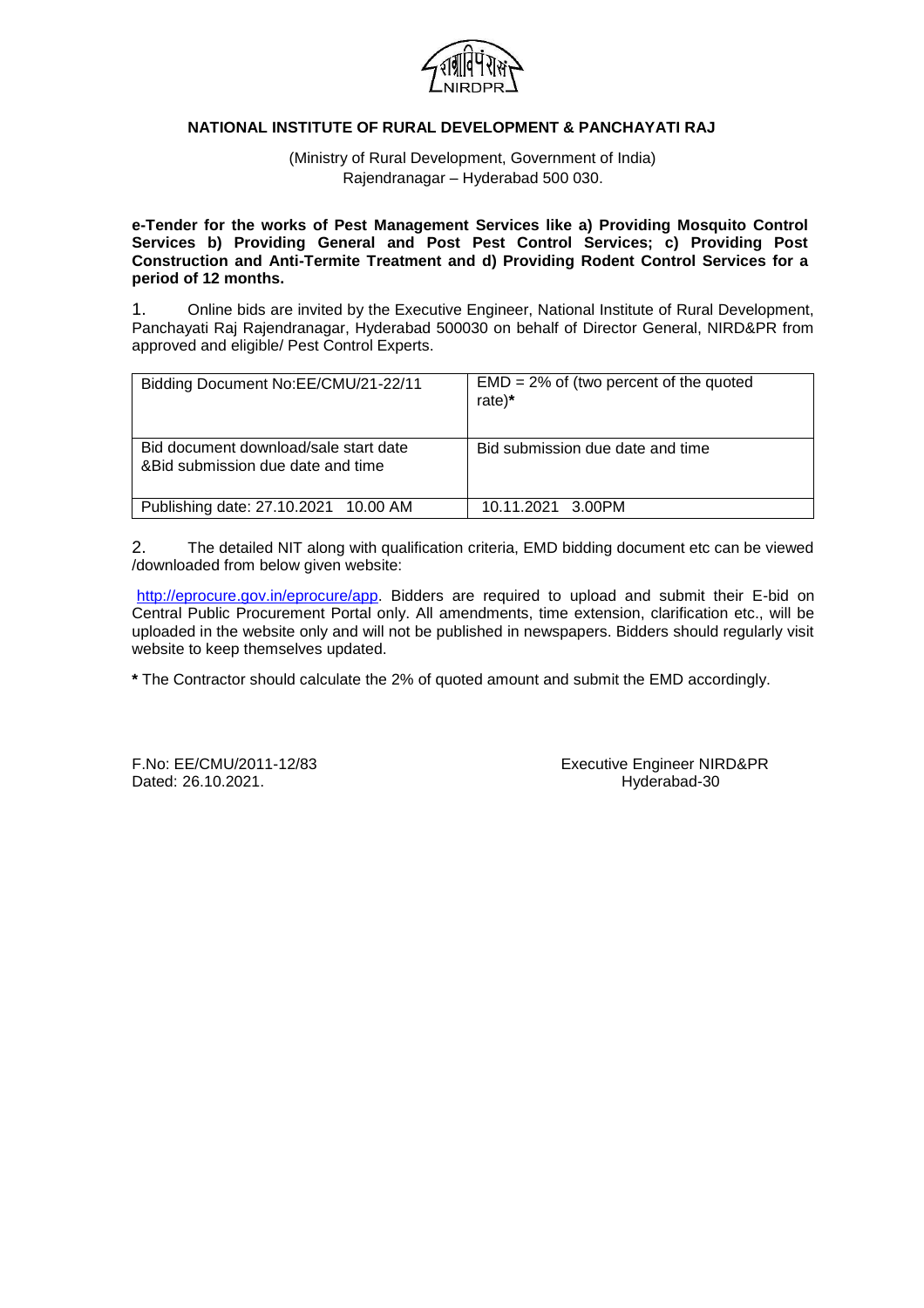

# **NATIONAL INSTITUTE OF RURAL DEVELOPMENT & PANCHAYATI RAJ**

(Ministry of Rural Development, Government of India)

# Rajendranagar – Hyderabad 500 030

e-tender for a) Providing Mosquito control services, b) Providing general Pest Control Services, c) Providing Post construction Anti-termite Treatment and d) Providing rodent control services

Online bids are invited under stage two bid system for the Tender documents may be downloaded from NIRD&PR website and [http://eprocure.gov.in/eprocure/app. a](http://eprocure.gov.in/eprocure/app)s per the schedule as given in Critical date sheet as under;

# **CRITICAL DATE SHEET**

| <b>Publishing Date</b>     | 27.10.2021 10.00 AM |
|----------------------------|---------------------|
| Bid Document download/sale | 27.10.2021 10.00 AM |
| start                      |                     |
| Clarification start date   | 27.10.2021 10.00 AM |
| Clarification end date     | 10.11.2021 2.00 PM  |
| Bid submission start date  | 27.10.2021 10.00 AM |
| Bid submission end date    | 10.11.2021 2.00 PM  |
| Technical Bid opening date | 11.11.2021 3.30PM   |

2.Bids shall be submitted online only at CPPP website

[http://eprocure.gov.in/eprocure/app.](http://eprocure.gov.in/eprocure/app)

3. Not more than one tender shall be submitted by one contractor or contractors having business relationship. Under no circumstance will father and his son(s) or other close relations who have business relationship with one another (i.e. when one or more partner(s) / director(s) are common be allowed to tender for the same contract as separate competitors. A breach of this condition will render the tenders of both parties liable to rejection.

4. Applicant contractor must provide demand draft for 2% of quoted amount (to be purchased on or after publication date of this tender) in favour of NIRDPR, Rajendranagar, Hyderabad-500030 and payable at Hyderabad obtained from any Nationalized/Scheduled Bank downloaded tenders towards Earnest Money Deposit. All applicable bank charges shall be borne by the applicant and he shall not have any claim what so ever on this account on government.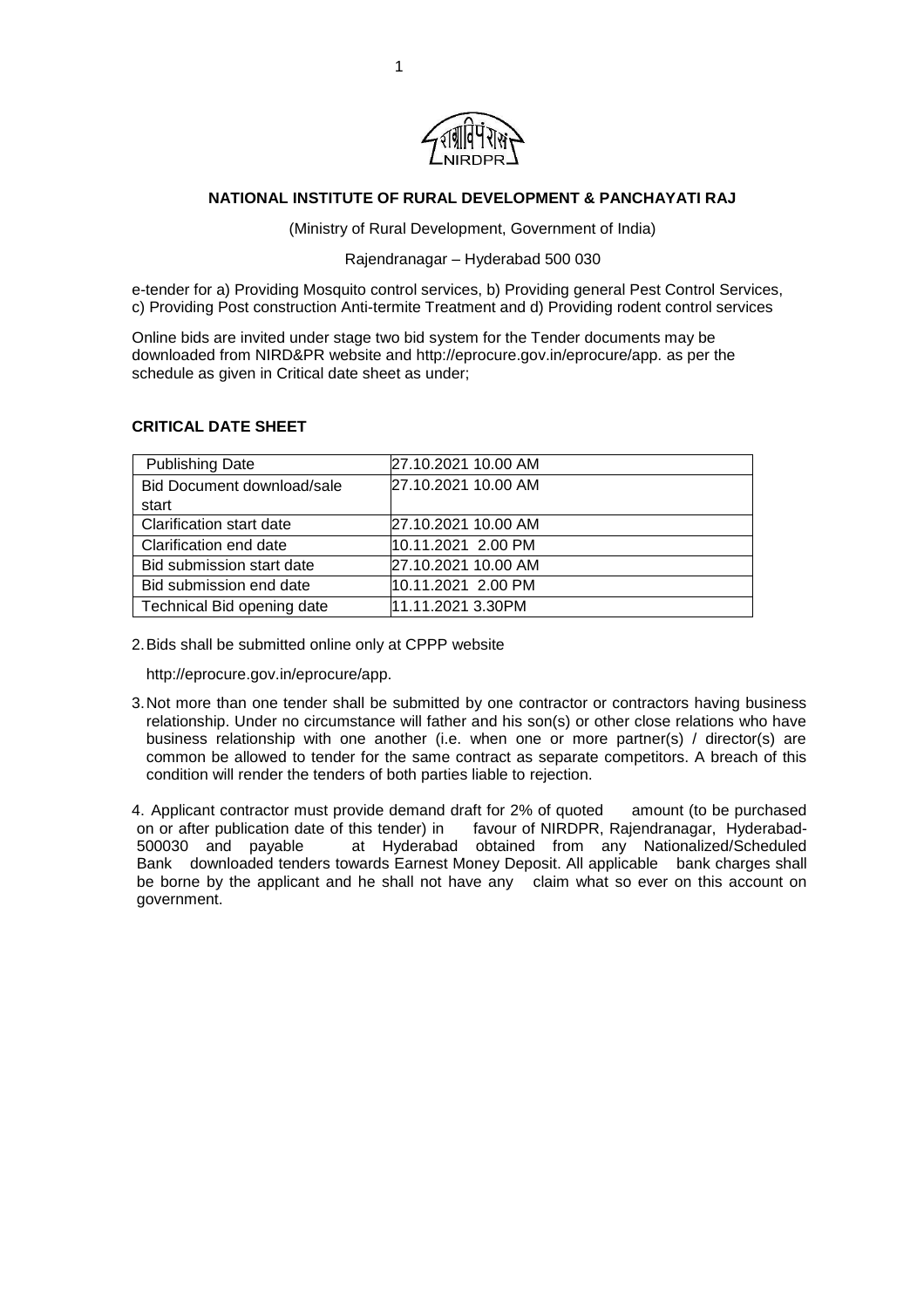5. The Hard Copy of original instruments i.e. Demand Draft in respect of Earnest Money Deposit, other documents must be delivered to the Executive Engineer, NIRD, Rajendranagar, Hyderabad 500 030 on or before bid opening date/ time as mentioned in critical date sheet Tenderer shall likely to be liable for legal action for non-submission of original payment instrument like DD etc. against the submitted bid.

6. Bids will be opened online as per date/ time as mentioned in the Notice

Inviting Tender at Central Public Procurement Portal ( [http://eprocure.gov.in/eprocure/app.](http://eprocure.gov.in/eprocure/app))

After online opening of Technical-Bid, the results of their qualification as well price bid opening will be intimated later.

#### **Submission of Tender**:

The tender shall be submitted online in two parts viz., technical bid and financial bid. The offers submitted by telegram/ Fax/ email shall not be considered. No correspondence will be entertained in this matter.

#### **Instructions for Online Bid Submission**:

As per the directives of Department of Expenditure, this tender document has been published on the Central Public Procurement Portal (URL [http://eprocure.gov.in/eprocure/app.\)The b](http://eprocure.gov.in/eprocure/app.)The)idders are required to submit soft copies of their bids electronically on the CPP portal, using valid Digital Signature Certificates. The instructions given below are meant to assist the bidders in registering on the CPP Portal, prepare their bids in accordance with the requirements and submitting their bids online on the CPP Portal.

More information useful for submitting online bids on the CPP Portal may be obtained at: [http://eprocure.gov.in/eprocure/app.](http://eprocure.gov.in/eprocure/app)

# **Registration:**

1. Bidders are required to enroll on the e-Procurement module of the

Central Public Procurement Portal (URL [http://eprocure.gov.in/eprocure/app.](http://eprocure.gov.in/eprocure/app)) by clicking on the link"

Online Bidder Enrolment" on the CPP Portal is free of charge.

- 2.As part of the enrolment process, the bidders will be required to choose a unique username and assign a password for their accounts.
- 3.Bidders are advised to register their valid e-mail address and mobile numbers as part of the registration process. These would be used for any communication from the CPP Portal.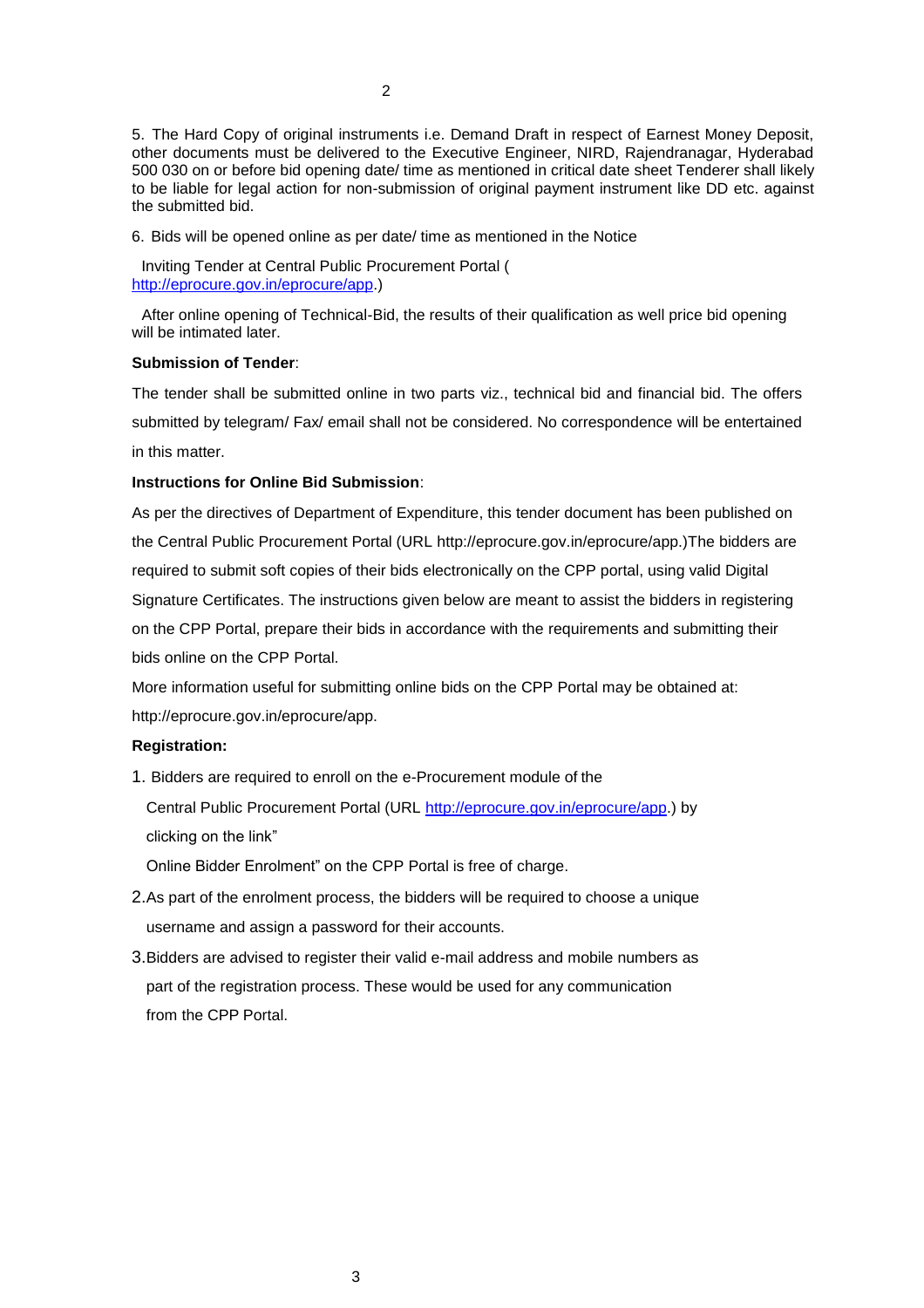- 4.Upon enrolment, the bidders will be required to register their valid Digital Signature Certificate (Class II or Class III Certificates with signing key usage) issued by any Certifying Authority recognized by CCA India (e.g.Sify / TCS /nCode /eMudhra etc.), with their profile.
- 5.Only one valid DSC should be registered by the bidder. Please note that the bidders are responsible to ensure that they do not lend their DSC"s to others which may lead to misuse.
- 6.Bidder then logs in to the site through the secured log-in by entering their user ID/ password and the password of the DSC/ e-Token.

# **Searching for Tender Documents:**

- 1. There are various search options built in the CPP Portal, to facilitate bidders to search active tenders by several parameters. These parameters could include Tender ID, organization name, location, date value etc. there is also an option of advanced search for tenders wherein the bidders may combine a number of search parameters such as organization name, form of contract, location, date other keywords etc to search for a tender published on the CCP Portal.
- 2.Once the bidders have selected the tenders they are interested in they may download the required documents / tender schedules. These tenders can be moved to the respective "My Tenders" folder. This would enable the CPP Portal to intimate the bidders through SMS / e-mail in case there is any corrigendum issued to the tender document.
- 3.The bidder should make a note of the unique Tender ID assigned to each tender, in case they want to obtain any clarification / help from the helpdesk

# **Preparation of Bids**

- 1.Bidder should take into account any corrigendum published on the tender document before submitting their bids.
- 2.Please go through the tender advertisement and the tender document carefully to understand the documents required to be submitted as part of the bid. Please note the number of covers in which the bid documents have to be submitted, the number of documents – including the names and content of each of the document that need to be submitted. Any deviations from these may lead to rejection of the bid.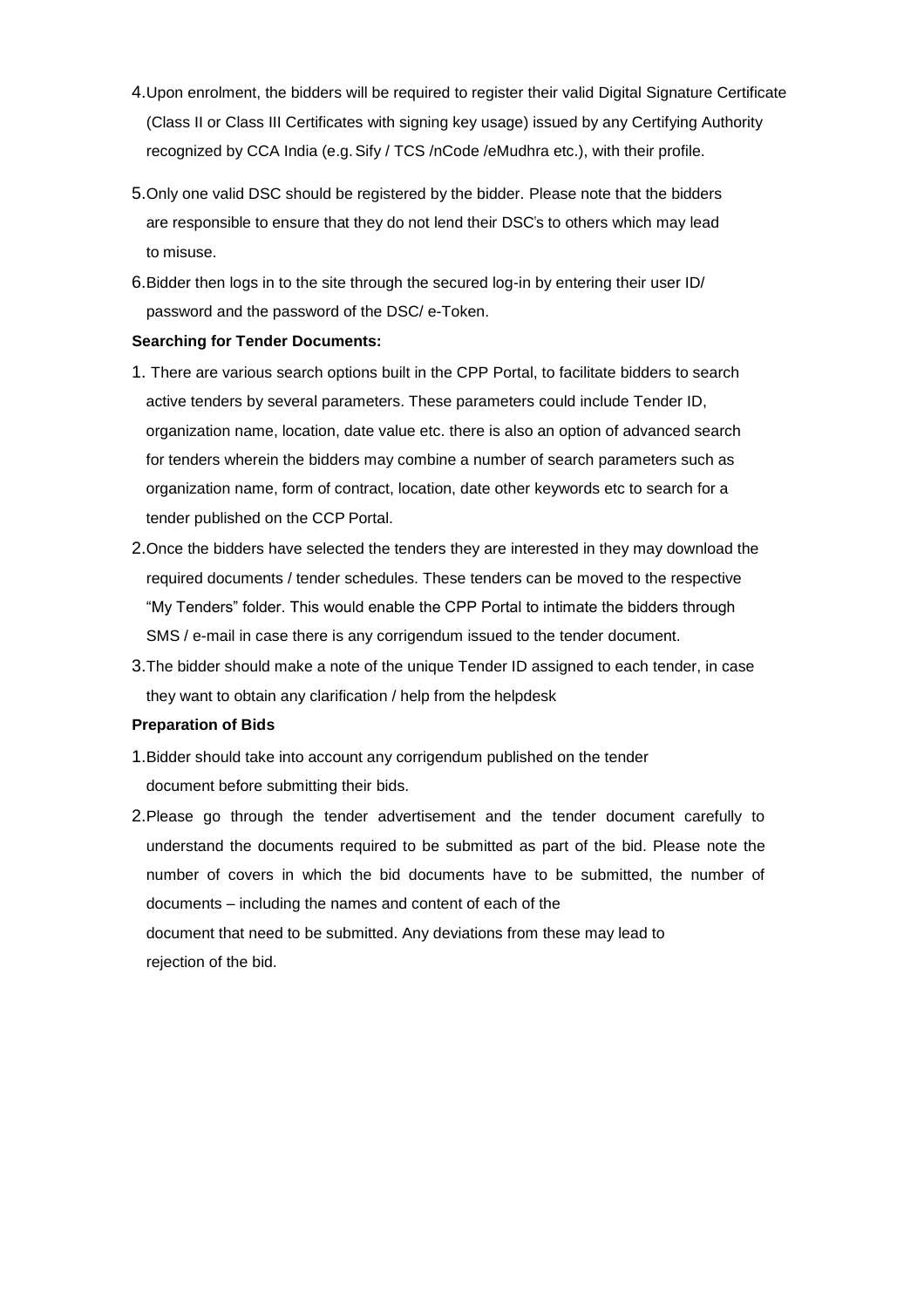- 3.Bidder, in advance should get ready the bid documents to be submitted as indicated in the tender document/ schedule and generally, they can be in PDF/ XLS / RAR / DWF formats. Bid documents may be scanned with 300 dpi with black and white option.
- 4. To avoid the time and effort required in uploading the same set of standard documents which are required to be submitted as a part of every bid, a provision of uploading such standard documents (i.e. PAN Card copy, annual reports, auditor certificates etc) has been provided to the bidders. Bidders can use "My Space" area available to them to upload such documents. These documents may be directly submitted from the "My Spare" area while submitting a bid, and need not be uploaded again and again. This will lead to a reduction in the time required for bid submission process

#### **Submission of Bids:**

- 1.Bidder should log into the site well in advance for bid submission so that he / she upload the bid in time i.e. on or before the bid submission time. Bidder will be responsible for any delay due to other issues.
- 2.The bidder has to digitally sign and upload the required bid documents one by one as indicated in the tender document.
- 3.Bidder as to select the payment option as "offline" to pay the tender fee / EMD as applicable and enter details of the instrument
- 4. Bidder should prepare the EMD as per the instructions specified in the tender document. The original should be posted/ couriered/ given in person to the Tende Processing section, latest by the last date of bid submission. The details of the DD/ any other accepted instrument, physically sent, should tally with the details available in the scanned copy and the data entered during bid submission time. Otherwise the uploaded bid will be rejected.
- 5. A standard price bid format has been provided with the tender document to be filled by all the bidders. Bidders are requested to note that they should necessarily submit their financial bids in the format provided and no other format is acceptable. Bidders are required to download the file and quote the amount on hard copy. Once the details have been completed, the bidder should submit it online in form of soft copy, if the file is found to be modified by the bidder, the bid will be rejected.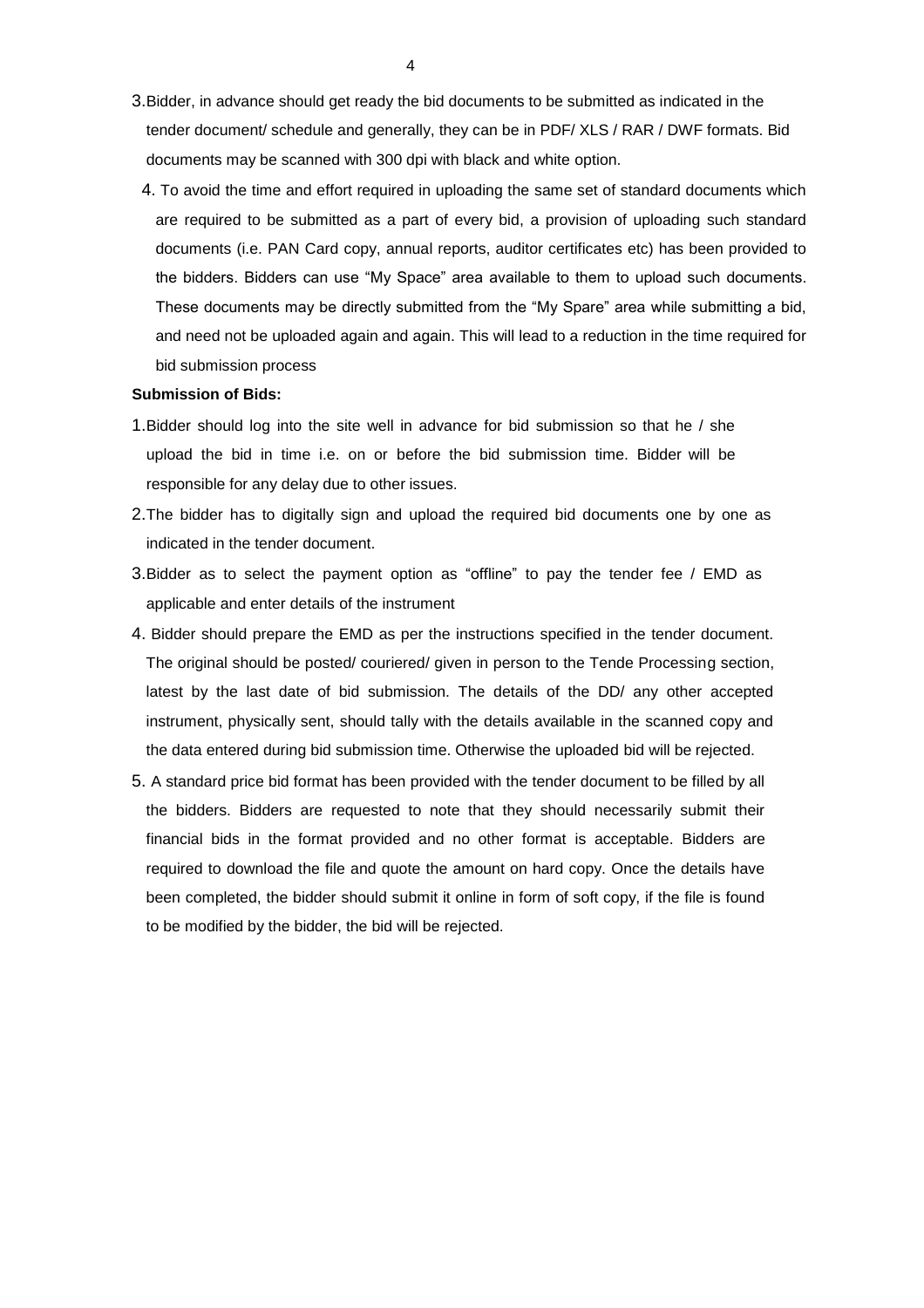- 6.The server time (which is displayed on the bidders dashboard) will be considered as the standard time for referencing the deadlines for submission of the bids by the bidders, opening of bids etc. The bidders should flow this time during bid submission.
- 7.All the documents being submitted by the bidders would be encrypted using PKI encryption techniques to ensure the secrecy of the data. The data entered cannot be viewed by unauthorized persons until the time of bid opening. The confidentially of the bids is maintained using the secured Socket Layer 128 bit encryption technology. Data storage encryption of sensitive field is done.
- 8.The uploaded tender documents become readable only after the tender opening by the authorized bid openers.
- 9. Upon the successful and timely submission of bids, the portal will give a successful bid submission message and a bid summary will be displayed with the bid no and the data and time of the bid with all other relevant details.
- 10. The bid summary has to be printed and kept at an acknowledgement of the submission of the bid opening meetings.

# **Assistance to Bidders**:

1. Any queries relating to the tender document and the terms and conditions contained therein should be addressed to the Tender Inviting Authority for a tender or the relevant contact person. contact details for tender related queries : Executive Engineer CMU.,NIRD&PR in office hours from 10:30 am to 5:30 pm on PH:040- 24008555 ,Hyderabad. 2. Any queries relating to the process of online bid submission or queries relating to CPP Portal in general may be directed to the 24 x 7 CPP Portal Helpdesk. The contact number for the helpdesk is 1800 233 73

### **Contractor EXECUTIVE ENGINEER**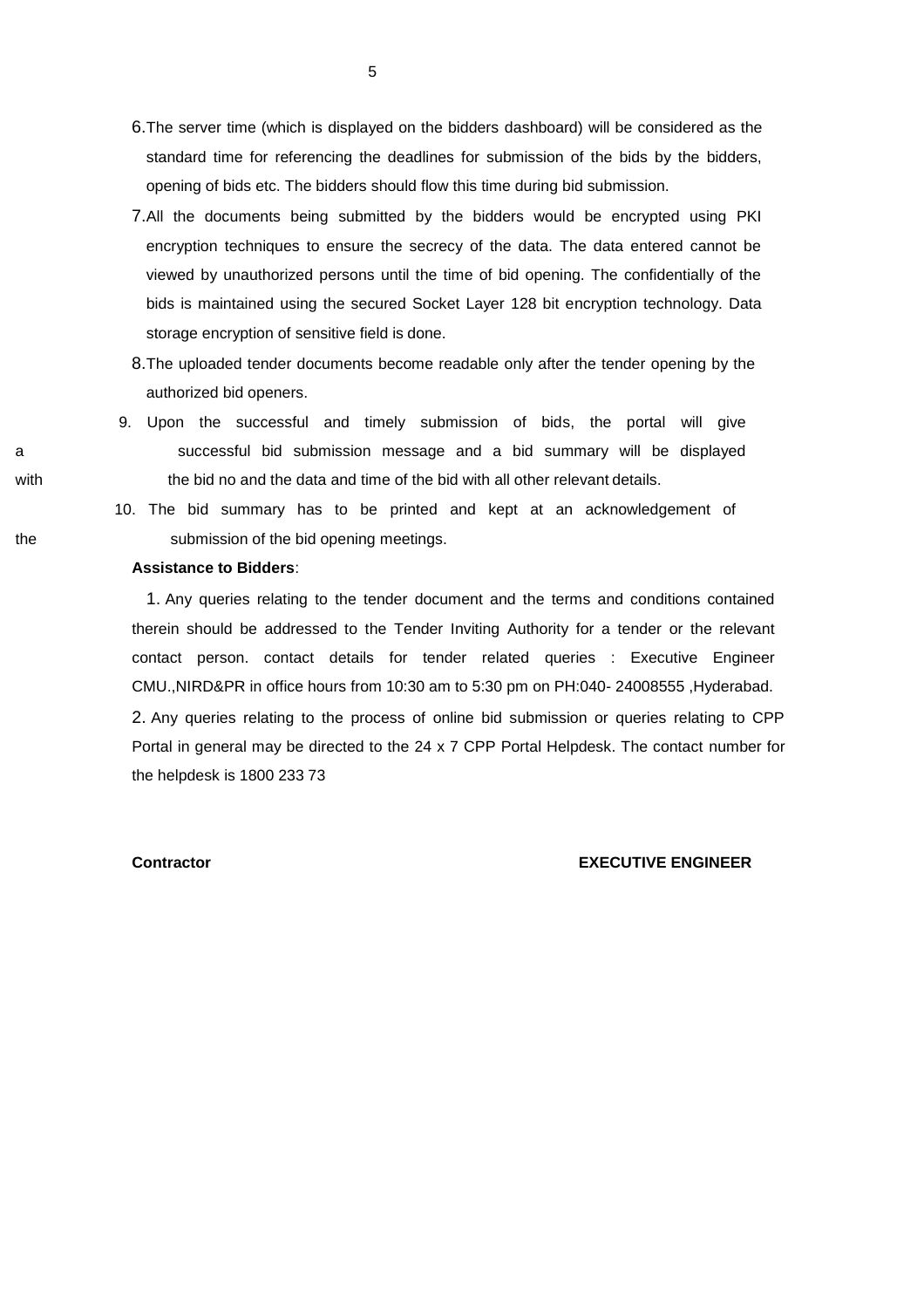# **Part 1 : (Technical Bid)**

The following documents are to be furnished by the Contactor in 1st Cover as per the tender document.

Scanned copies of the following

- 1. Certificate of registration/incorporation in the case of Pvt.Ltd/ Public Ltd Company/ Certified copy of document under the relevant rules/laws if the firm is a Proprietorship firm, LLP/Partnership firm.
- 2. Proof of holding necessary regulatory license (Pest related works) and works carried out in Govt. Corporate Companies
- 3. Scanned copies of Income Tax
- 4. Scanned copy of GST No. Certificate/GST Registration
- 5. The Demand Draft for Rs.2%/- towards Earnest Money Deposit (EMD).
- 6. One/Two/Three supplies of similar nature of annual value during last three years either in NIRDPR or Ventral /State Government Departments/Public Sector Under takings/Scheduled Banks/Insurance Companies/ Large Industrial/Educational Campuses/reputed private organizations:
	- a. Single order of Rs. 4,00,000/- lakhs (80% of EV)
	- b. Two orders of Rs. 2,50,000/- lakhs (50% of EV)
	- c. Three order of Rs. 2,00,000/- lakhs (40% of EV)
- 7. Proof of satisfactory performance to be enclosed.
- 8. Scanned copy of PAN
- 9. Scanned copy of audited P&L Accounts for the 3 financial years
- 10. Scanned copy of IT returns for the last 3 assessment years
- 11. Scanned copy of award of contract/ commencement letters in respect of previous.
- 12. Organizations preferably Govt. or Semi Govt. Organizations to whom similar nature of services are provided.
- 13. Letter respect of unconditional acceptance of all terms and conditions of the tender document.
- 14. Self declaration stating that the firm/agency is not blacklisted by Central Govt. departments / Central autonomous bodies.
- 15. Qualifies bidders in Technical bid are eligible for financial bid.

# **Note:**

The original demand draft towards Earnest Money Deposit and hard copies of the above documents should be submitted on or before bid submission closing date and time to Executive Engineer, NIRD&PR, Hyderabad.

# **I. Providing Mosquito Control Services A.**

# **Scope of Work**

1.a) Larva Control: All the breeding spots like stagnant water open drains, cess

pools, etc Will be treated thoroughly to control the Mosquito breeding. We propose to use MLO, Bi large, Temiphos and biological control through Guppy and Gumbusia fish for Anti Larva operations

b) Adult Mosquito Indoor Spraying: These spraying operations will be carried out inside the rooms, lecture halls and flats to control the existing adult mosquitoes. We also do the spraying on the walls and resting places. We propose to useDeltamethrin,

Lamdacylothrin, Cyfluthrin, Beta cyfluthrin to kill the existing adult population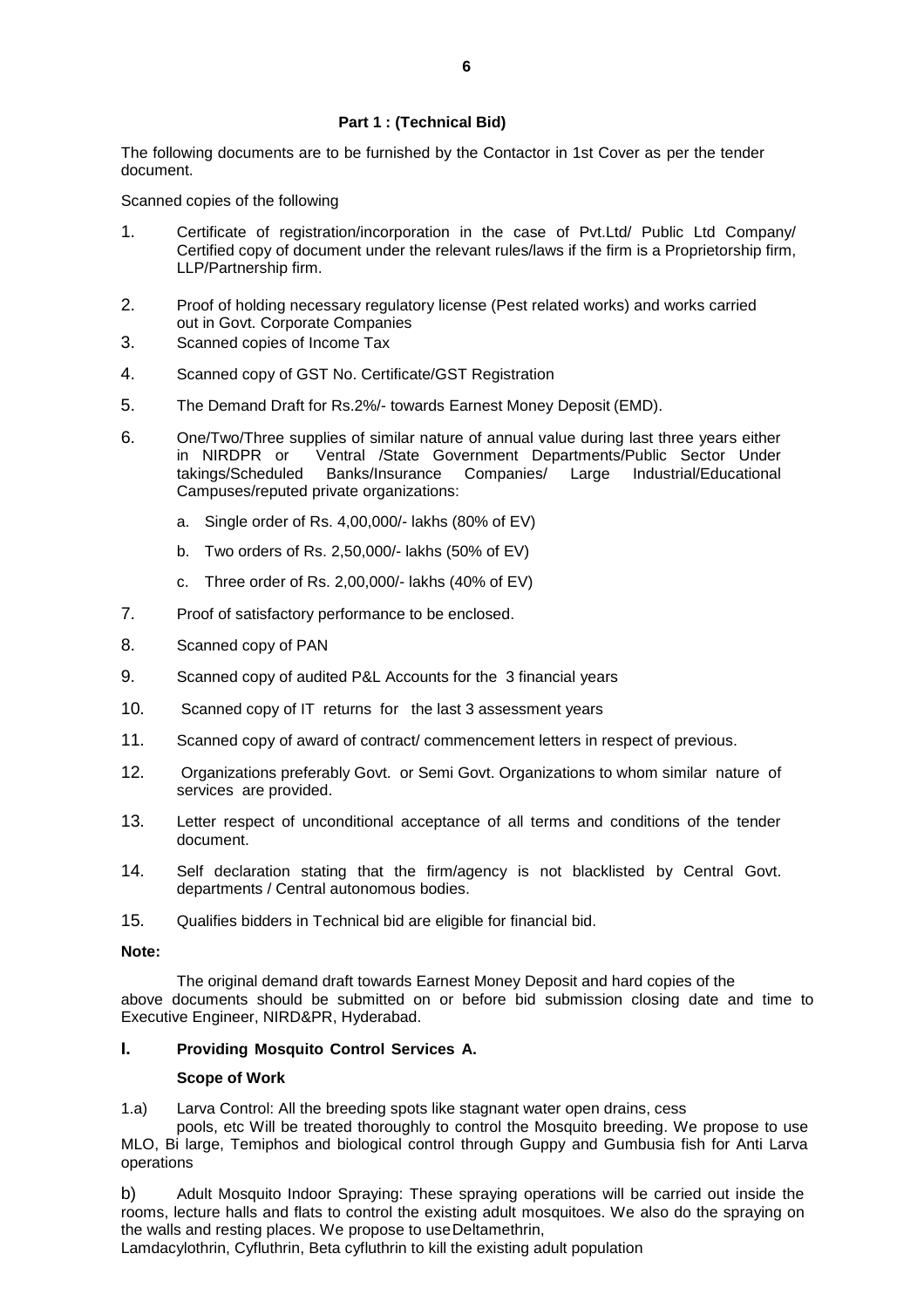Fogging: The fogging operation shall be done with hand operated fogger all around the buildings and other resting places during the sunset using pyrethrum, k-othrin

The disinfestations and Pest Control Services in the Institute shall cover the specified areas in the premises of the Institute, Office buildings, quarters, guet houses, Stores, Old Records, Kitchen, Dining Halls, Pantry stores, bath rooms, toilets, basements, gardens, estate, etc.

Purpose: To out-line a procedure and execute effective pest management for mosquitoes.

#### **Procedure:**

Identifying of breeding places in the campus, treating the same with larvicides (MLO, Bi larvae, Temiphos and biological control through Guppy and Gumbusia fish), adult mosquito spray with suitable adulticides (Deltamethrin, Lambdacylothrin, Cyfluthrin, Beta cyfluthrin) to kill the existing adult population, Fogging (pyrethrum, k-othrin) operation during dusk time or early morning to kill the resting or flying mosquitoes in the campus.

Any other approved procedure as may be necessitated Accepted International standards and

stipulations as approved by CIB&RC/WHO etc.

d) Should be in conformity with to the local municipal or health laws.

Standard application procedures (SOPs) as recommended by scientific authorities, CIB&RC and other recognized institutions etc.

The pest treatments shall be undertaken by trained Technicians based on the need and judiciously keeping in view the safety and health of human beings.

Handling and spraying should be done in such a way that there is no body contact with insecticides during the pest control services.

Contractor should provide the necessary Protective equipment and to be used always during pest control services..

After completion of Pest Control services, contractor should always provide one Qualified Service Technician who shall visit NIRD, Hyderabad at least twice in a month and also as and when required to monitor and pest control operations.

# **II.. Name of the Work:**

# **PROVIDING GENERAL AND POST PEST CONTROL SERVICES**

Effective disinfestation services and satisfactory pest control services at periodic/ specified intervals specified in the scope of work in the Institute and Residential Quarters

I. All varieties of pest viz. Flies, cockroaches, bugs, beetles, moths, spiders, silverfish, lizards etc.

# **A .SCOPE**

The disinfestations and Pest Control Services in the Institute shall cover the specified areas in the premises of the Institute, Office buildings, quarters, guet houses, Stores, Old Records, Kitchen, Dining Halls, Pantry stores, bath rooms, toilets, basements, gardens, estate, etc.

# **B - DISINFECTION SERVICE IN ADMINISTRATION BUILDING AND OTHER BUILDINGS CONTROL OF COCKROACHES, ANTS, SPIDERS AND FLY etc .**

Purpose: To out-line a procedure and execute effective pest management for control of Cockroaches, House Flies, Bed Bugs, Spiders, Lizards, Carpet Beetles, Fleas, Crickets, Ants, Wasps, Locusts etc.

# **Procedure:**

(i) Spraying, Gel baiting against cockroaches, Flies, Bed Bugs, Spiders, Lizards, Carpet Beetles, Fleas, Crickets, Ants, Wasps, etc. in the campus utility buildings and areas.

(ii) Any other approved procedure as may be necessitated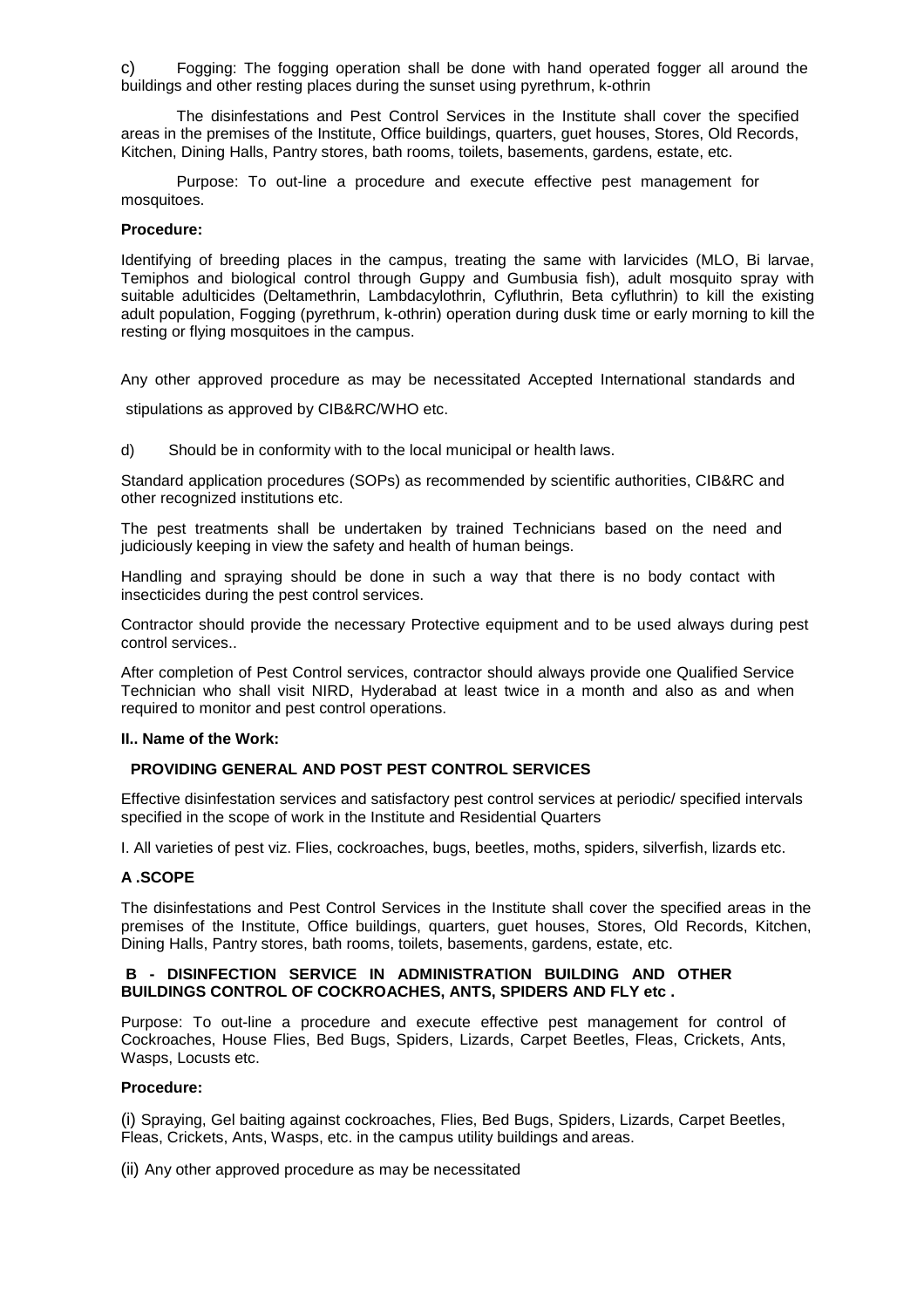(iii) Accepted International standards and stipulations as approved by CIB&RC/WHO etc.

(iv) Should be conform to the local municipal or health laws.

(v) Standard application procedures (SOPs) as recommended by scientific authorities, CIB&RC and other recognized institutions etc.

(vi)The pest treatments shall be undertaken by trained Technicians based on the need and judiciously keeping in view the safety and health of human beings.

(vii)Handling and spraying should be done in such a way that there is no body contact with insecticides during the pest control services.

(viii) Contractor should provide the necessary Protective equipment and to be used always during pest control services..

After completion of Pest Control services, contractor should always provide one Qualified Service Technician who shall visit NIRD, Hyderabad at least twice in a month and also as and when required to monitor and pest control operations.

#### **III PROVIDING POST CONSTRUCTION ANTI TERMITE TREATMENT**

The termite treatment will be carried out under the different stages as per IS 6313 (Part  $-$  3). The Post-Construction Anti Termite Treatment should be backed by 5 years guarantee.

#### **POST CONSTRUCTION ANTI TERMITE TREATMENT:-**

1. **TREATMENT ALONG THE FOUNDATION**:- The objective of soil treatment is to establish chemical (Toxic) barrier between the termites in the soil and the building to be protected. Basically it consists of treating the adjacent wall or under the building with a chemical toxicant, which kills and repels termites. The soil in contact with the foundation along the columns of the building shall be treated with chemical emulsion.

We will be treating complete cellar area thoroughly and other areas like branch office, currency chest and annexure building etc.

2.**TREATING OF VOIDS IN MASONRY:-** Termites are known to seek entry into the masonry foundations and work their way through voids in the masonry and enter the building in ground level and makes entry into upper floors. The movement of the termites through the masonry walls may be arrested by drilling holes in the masonry wall at plinth level and squirting chemical emulsion into the holes to soak masonry.

3. **WOOD TREATMENT**:- All the wood work in the building which is in contact with the floor or walls or likely to get infested by termites shall be treated by spraying at the points of contact with the adjoining masonry with chemical emulsion by drilling 6 mm holes if required at downward angle of about 45 degrees at the junction of woodwork and masonry. The chemical emulsion will be squirted in to these holes and then sealed by us. all the wooden structures will be sprayed with LDO mixed with the chemical.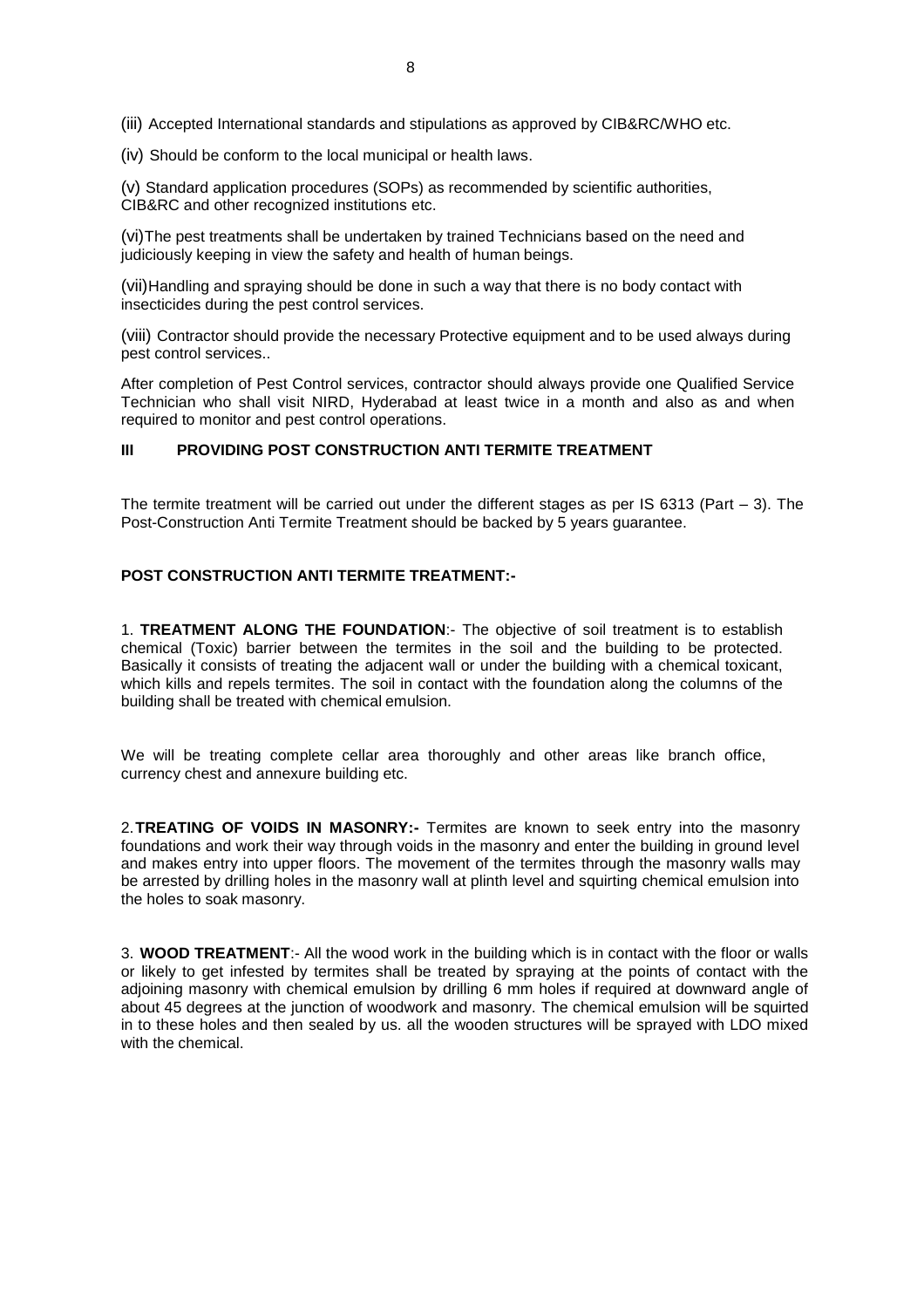#### **SCOPE**

The disinfestations and Pest Control Services in the Institute shall cover the specified areas in the premises of the Institute, Office buildings, quarters, guet houses, Stores, Old Records, Kitchen, Dining Halls, Pantry stores, bath rooms, toilets, basements, gardens, estate, etc.

Purpose: To out-line a procedure and execute effective pest management for control of termites.

Procedure:

(i)The treatment shall be carried out as per IS6313 Part III using Chloropyriphos 20% EC/Imidacloprid into the holes in the specified buildings and the plinth area shall be measured for payment.

(ii) The contractor shall use BIS approved chemicals like chlorpyriphos, bifenthrin and imidacloprid.

(iii) Accepted International standards and stipulationsas approved by CIB&RC/WHO etc.

(iv) Should be conform to the local municipal or health laws.

(v)Standard application procedures (SOPs) as recommended by scientific authorities, CIB&RC and other recognized institutions etc.

(vi) The pest treatments shall be undertaken by trained Technicians based on the need and judiciously keeping in view the safety and health of human beings.

(vii) Handling and spraying should be done in such a way that there is no body contact with insecticides during the pest control services.

(ix)Contractor should provide the necessary Protective equipment and to be used always during pest control services..

After completion of Pest Control services, contractor should always provide one Qualified Service Technician who shall visit NIRD, Hyderabad at least twice in a month and also as and when required to monitor and pest control operations.

#### **IV. Providing Rodent Control Services**

#### **Buildings and utilities in the estate**

The scope of work shall be inter alia comprise the following Services:

(i)Use of Baiting (Bromadiolone), Trapping & proofing methods with selective use of chemicals (repellants), wherever necessary.

(ii) Use of Non-poisonous sticky traps as a part of rodent pest management operations wherever necessary.

(iii) Rodent control treatment as per requirement (Sufficient nos. of Rodent Box Should be supplied by contractor).

(iv) Application of Sanitation, Rodent Proofing measures from time to time to prevent the rodents, snakes etc entry in the premises.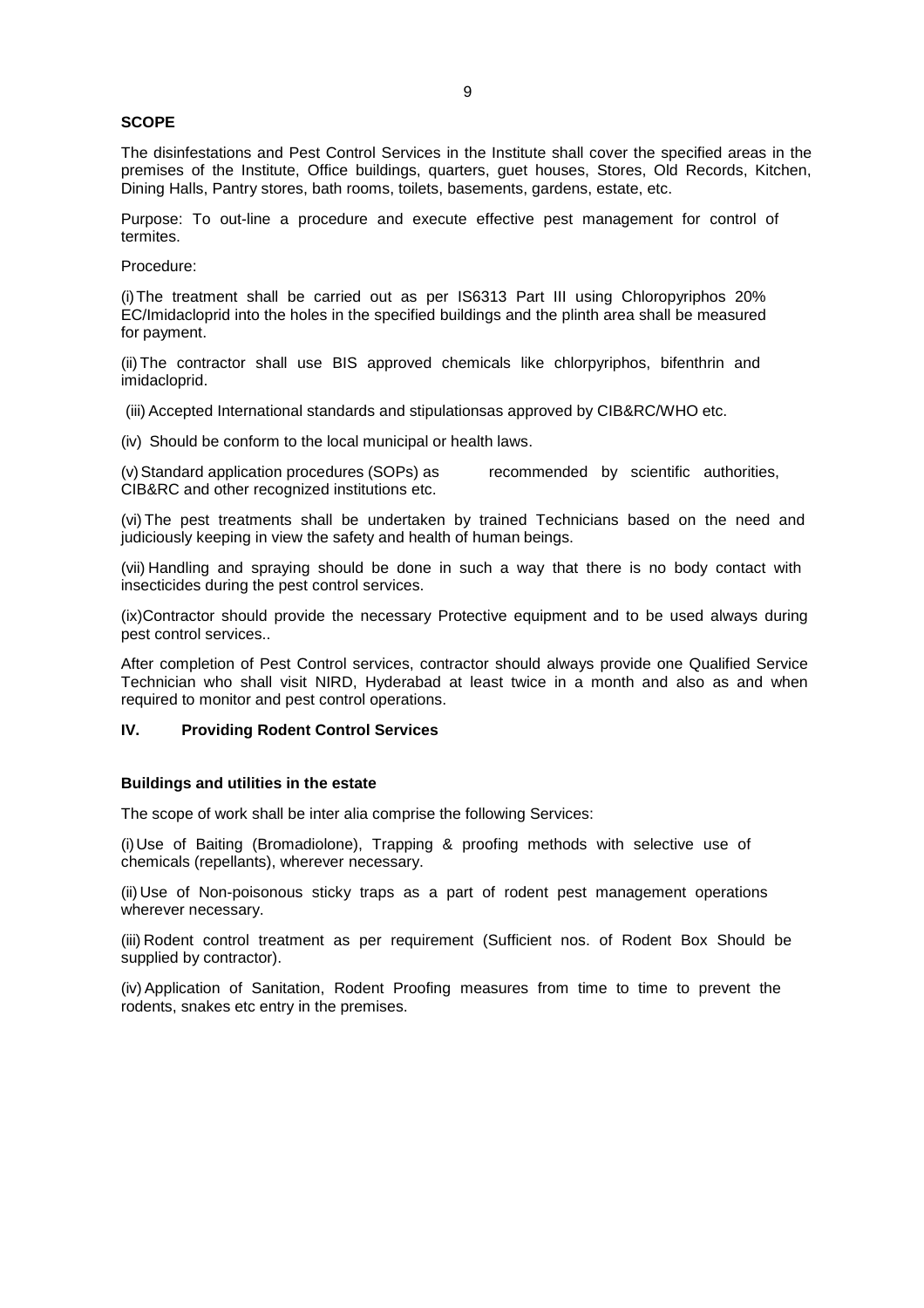# **A, SCOPE**

Rodent control Services in the institute shall cover the specified areas in the premises of the Institute , Office buildings, quarters, guest house, stores, records, kitchen, dining halls, pantry, stores, bath rooms, toilets, basements, estate etc.

Procedure:

(i) Inspection, identifying the rodent species, applying appropriate rodent control techniques.

- (ii) Any other approved procedure as may be necessitated
- (iii) Accepted International standards and stipulations as approved by CIB&RC/WHO etc.
- (iv) Should be conform to the local municipal or health laws.

(v)Standard application procedures (SOPs) as recommended by scientific authorities, CIB&RC and other recognized institutions etc.

(vi) The pest treatments shall be undertaken by trained Technicians based on the need and judiciously keeping in view the safety and health of human beings.

(vii) Handling and spraying should be done in such a way that there is no body contact with insecticides during the pest control services.

(viii) Contractor should provide the necessary Protective equipment and to be used always during pest control services..

After completion of Pest Control services, contractor should always provide one Qualified Service Technician who shall visit NIRD, Hyderabad at least twice in a month and also as and when required to monitor and pest control operations.

# **PERFORMANCE:**

- I. Treatment shall distinctly specify the type of treatment, chemicals used, their dosage and concentration in ready to use spray (s), solvent etc.
- II. The frequency of applications(s) should be once in two months
- III. Record of the services with the l oc at i ons and treatments shall be maintained.
- IV. The number of staff being deployed should be specified.
- V. The tender shall submit a Schedule of operations to facilitate coordination to the earmarked in charge.

# **EVALUATION OF PERFORMANCE:**

The pest control operations shall be to the entire satisfaction of the officer in charge Promptly

attending to complaints relating to pest activity, if any by residents

or from the staff. A complaint register shall be maintained and shall provide action taken. Details

of type of treatment, chemicals (toxic as well as non toxic herbals), their concentration in ready

to use spray(s) solvent (s), dosages etc. should be provided for performance evaluation. The

contractor shall submit pest citing report along with the bill.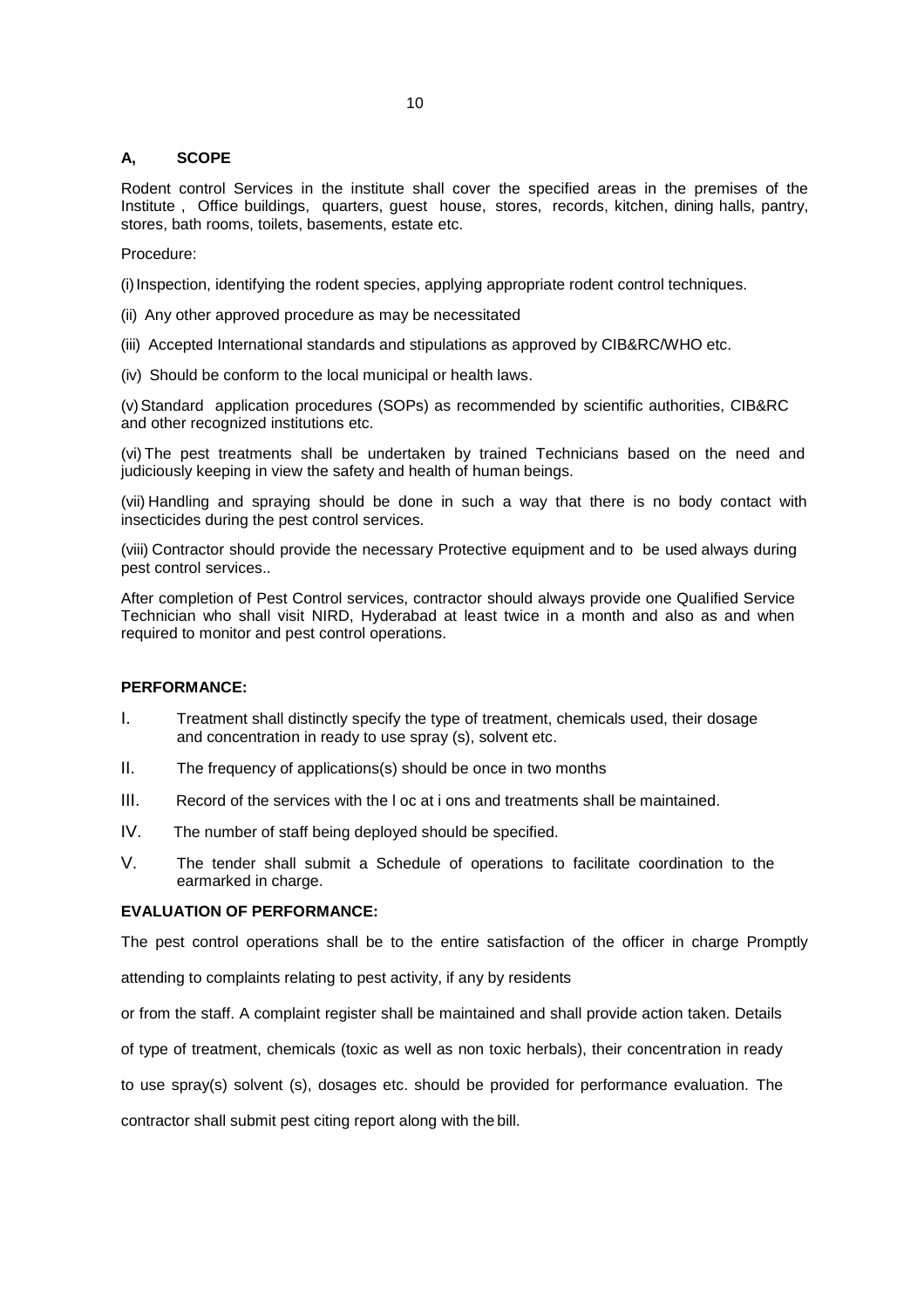# **Part II**

# **PRICE BID**

Bill of Quantities and Price bid.

# **Names of Works:**

a) PROVIDING MOSQUITO CONTROL SERVICES, b) PROVIDING GENERAL PEST

CONTROL SERVICES, c) PROVIDING POST CONSTRUCTION ANTI TERMITE

TREATMENT; d) PROVIDING RODENT CONTROL SERVICES FOR A PERIOD OF 12 MONTHS

|                         | SI. No. Description of Item                                 | Unit                  | Rate for<br>(Rs.) | <b>Taxes</b><br><b>Rs</b> | Total<br>(Rs.) |
|-------------------------|-------------------------------------------------------------|-----------------------|-------------------|---------------------------|----------------|
| $\overline{\mathbf{1}}$ | Providing Mosquito Control services as per<br>Scope of work | Lump sum Per<br>Month |                   | <b>GST</b><br>Service Tax |                |
| $\overline{2}$          | <b>Providing General Pest Control Services</b>              |                       |                   |                           |                |
| lЗ                      | Providing Post Construction Anti Termite<br>Treatment       |                       |                   |                           |                |
| $\overline{\mathbf{4}}$ | <b>Providing Rodent Control Services</b>                    |                       |                   |                           |                |

Total Bid Value Rs.:  $\qquad \qquad$  (in figures)  $\qquad \qquad$  I/We have read the tender document and understood all the terms and conditions for providing pest control services as indicated in the tender document.

Place **Signature of the Tenderer** Date **Name and Address** 

# Contractor EXECUTIVE ENGINEER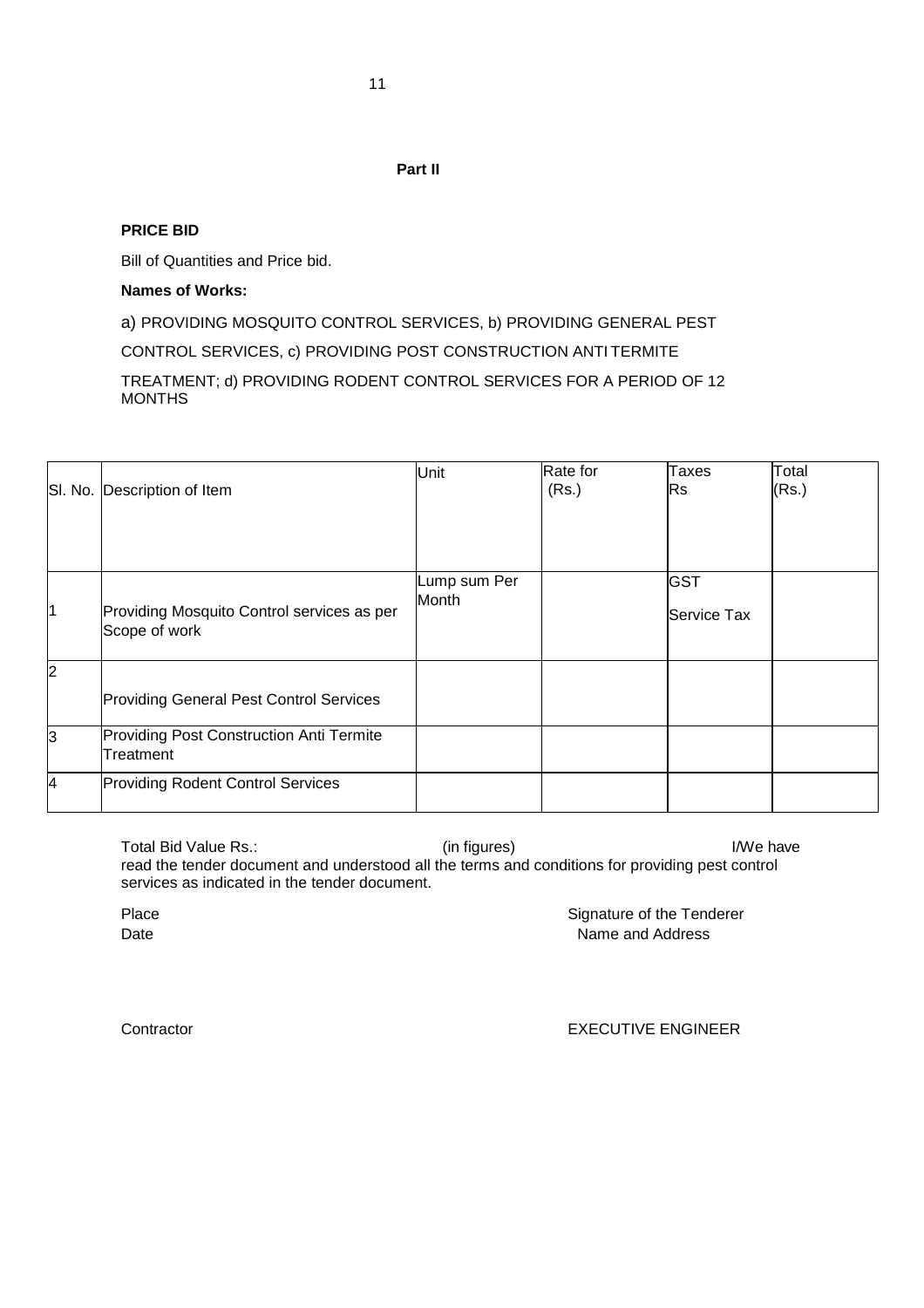Names of Works:

# **1) Providing Mosquito Control Services, b) Providing General Pest Control Services, c) Providing Post Construction Anti Termite Treatment d) Providing Rodent Control Services**

Copies of other drawing and documents pertaining to the works will be open for

inspection by the tenderers at the office of the above mentioned officer.

Tenderers are advised to inspect and examine the site and its surroundings and satisfy themselves before submitting their tenders as to the nature of the ground and sub-soil (so far as is practicable), the form and nature of the site, the means of access to the site, the accommodation they may require and in general shall themselves obtain all necessary information as to risks, contingencies and other circumstances which may influence or affect their tender. A tenderer shall be deemed to have full knowledge of the site whether he inspects it or not and no extra charges consequent on any misunderstanding or otherwise shall be allowed. The tenderer shall be responsible for arranging and maintaining at his own cost all materials, tools & plants, water, electricity access, facilities for workers and all other services required for executing the work unless otherwise specifically provided for in the contract documents. Submission of a tender by a tenderer implies that he has read this notice and all other contract documents and has made himself aware of the scope and specifications of the work to be done and of conditions and rates at which stores, tools and plant, etc. will be issued to him by the Government and local conditions and other factors having a bearing on the execution of the work

2) The competent authority on behalf of does not bind himself to accept the lowest or any other tender, and reserves to himself the authority to reject any or all of the tenders received without the assignment of a reason. All tenders, in which any of the prescribed conditions are not fulfilled or any condition including that of conditional rebate is put forth by the tenderer shall be summarily rejected.

3) Canvassing whether directly or indirectly, in connection with tenders is strictly prohibited and the tenders submitted by the contractors who resort to canvassing will be liable to rejection.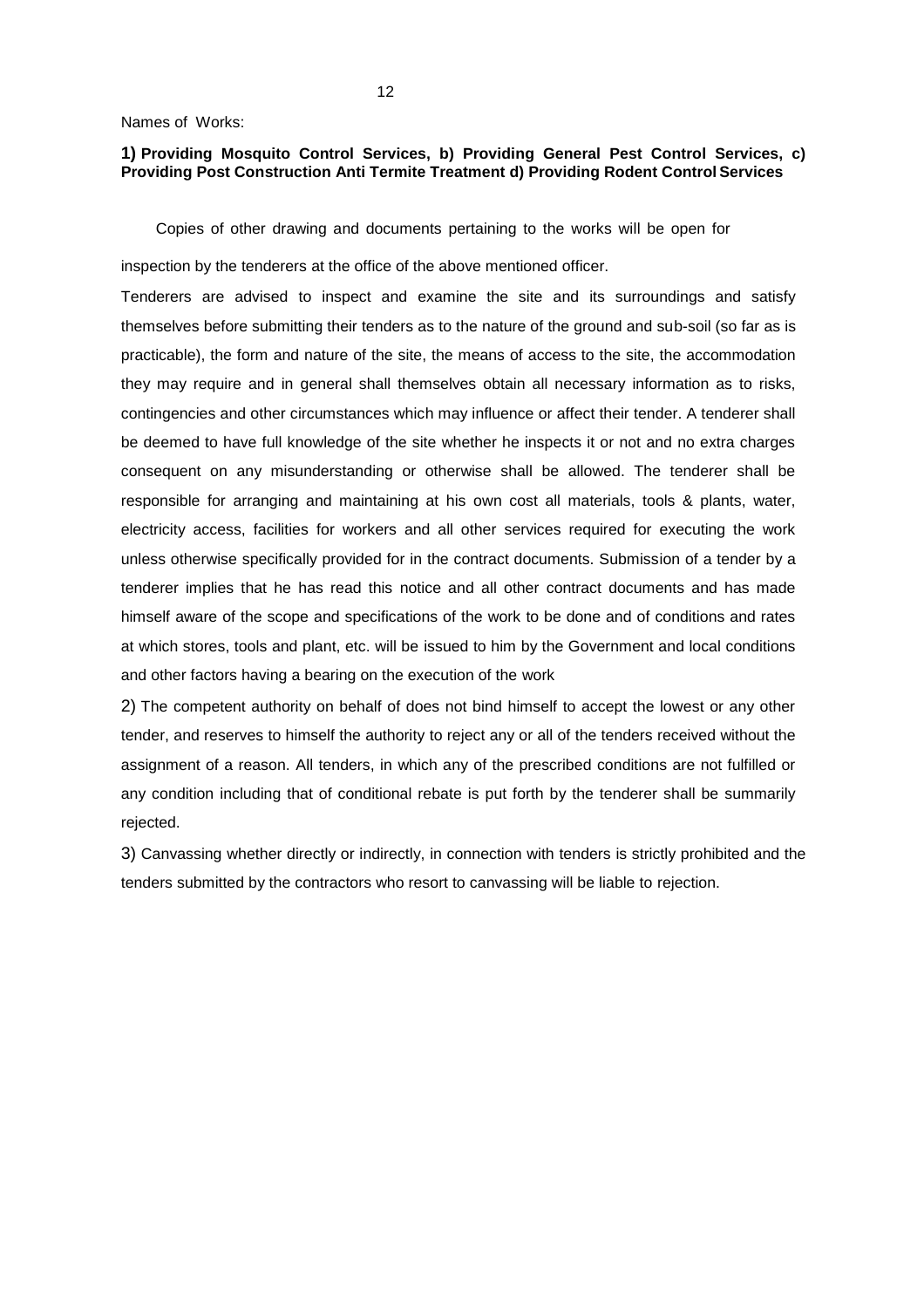4) The competent authority on behalf of Director General, NIRD reserves to himself the right of accepting the whole or any part of the tender and the tenderer shall be bound to perform the same at the rate quoted.

5) The contractor shall not be permitted to tender for works in the NIRD (responsible for ward and execution of contracts) in which his near relative is posted as Divisional Accountant or as an officer in any capacity between the grades of Superintending Engineer and Junior Engineer (both inclusive).He shall also intimate the names of persons who are working with him in any capacity or are subsequently employed by him and who are near relatives to any Gazetted officer in the National Institute of Rural Development or in the Ministry of Rural Development. Any breach of this condition by the contractor would render him liable to be removed from the approved list of contractors of this Department.

No Engineer of Gazetted rank or other Gazetteer officer employed in Engineering or Administrative duties in an Engineering Department of the is allowed to work as a contractor for a period of two years after his retirement from Government

service, without the previous permission of the in writing. This contract is liable to be cancelled if either the contractor or any of his employees is found any time to be such a person who had not obtained the permission of the as aforesaid before submission of the tender or engagement in the contractors service.

7) The tender for the works shall remain open for acceptance for a period of sixty days from the date of opening of tenders. If any tenderer withdraws his tender before the said period or issue of letter of acceptance whichever is earlier or makes any modifications in the terms and conditions of the tender which are not acceptable to the department, then the Government shall, without prejudice to any other right or remedy, be at liberty to forfeit 50% of the said earnest money as aforesaid.

This Notice Inviting Tender shall form a part of the contract document. The successful tenderer / contractor, on acceptance of his tender by the Accepting Authority, shall, within 60 days from the stipulated date of start of the work sign the contract consisting of: -

- a) The notice inviting tender, all the documents including additional conditions, specifications and drawings, if any, forming the tender as issued at the time of invitation of tender and acceptance thereof together with any correspondence leading thereto.
- b) Standard C.P.W.D. Form 8-9 For composite tenders

**Contractor Executive Engineer Executive Engineer** 

13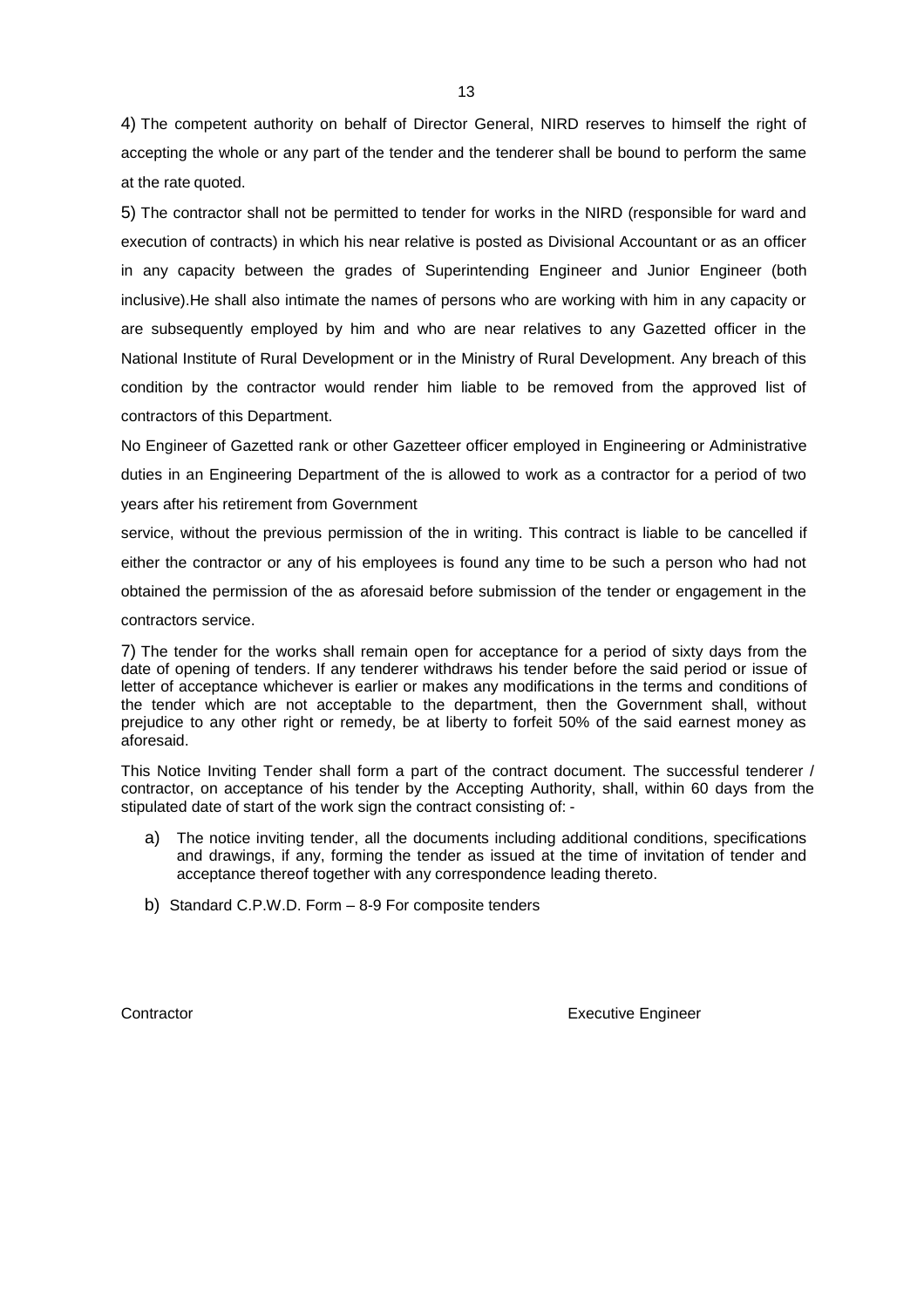**General rules and directions:**

1.All work proposed for execution by contract will be notified in a form of invitation to tender pasted in public places and signed by the officer inviting tender or by publication in News papers as the case may be.

This form will state the work to be carried out, as well as the date for submitting and opening tenders and the time allowed for carrying out the work, also the amount of earnest money to be deposited with the tender, and the amount of the security deposit to be deposit to be deposited by the successful tenderer and the percentage, if any, to be deducted from bills. Copies of the specifications, designs and drawings and any other documents required in connection with the work signed for the purpose of identification by the officer, inviting tender shall also be open for inspection by the contractor at the office of officer inviting tender during office hours.

- 2.In the event of the tender being submitted by a firm, it must be signed separately by each partner thereof or in the event of the absence of any partner, it must be signed on his behalf by a person holding a power of attorney authorising him to do so, such power of attorney to be produced with the tender, and it must disclose that the firm is duly registered under the Indian Partnership Act, 1952.
- 3.Receipts for payment made on account of work, when executed by a firm, must also be signed by all the partners, except where contractors are described in their tender as a firm, in which case the receipts must be signed in the name of the firm by one of the partners, or by some other person having due authority to give effectual receipts for the firm.
- 4.Any person who submits a tender shall fill up the usual printed form, stating at what rate he is willing to undertake each item of the work. Tenders, which propose any alteration in the work specified in the said form of invitation of tender, or in the time allowed for carrying out the work, or which contain any other condition of any sort including conditional rebates, will be summarily rejected. No single tender shall include more than one work, but contractors who wish to tender for two or more works shall submit separate tender for each. Tender shall have the name and number of the works to which they refer, written on the envelopes.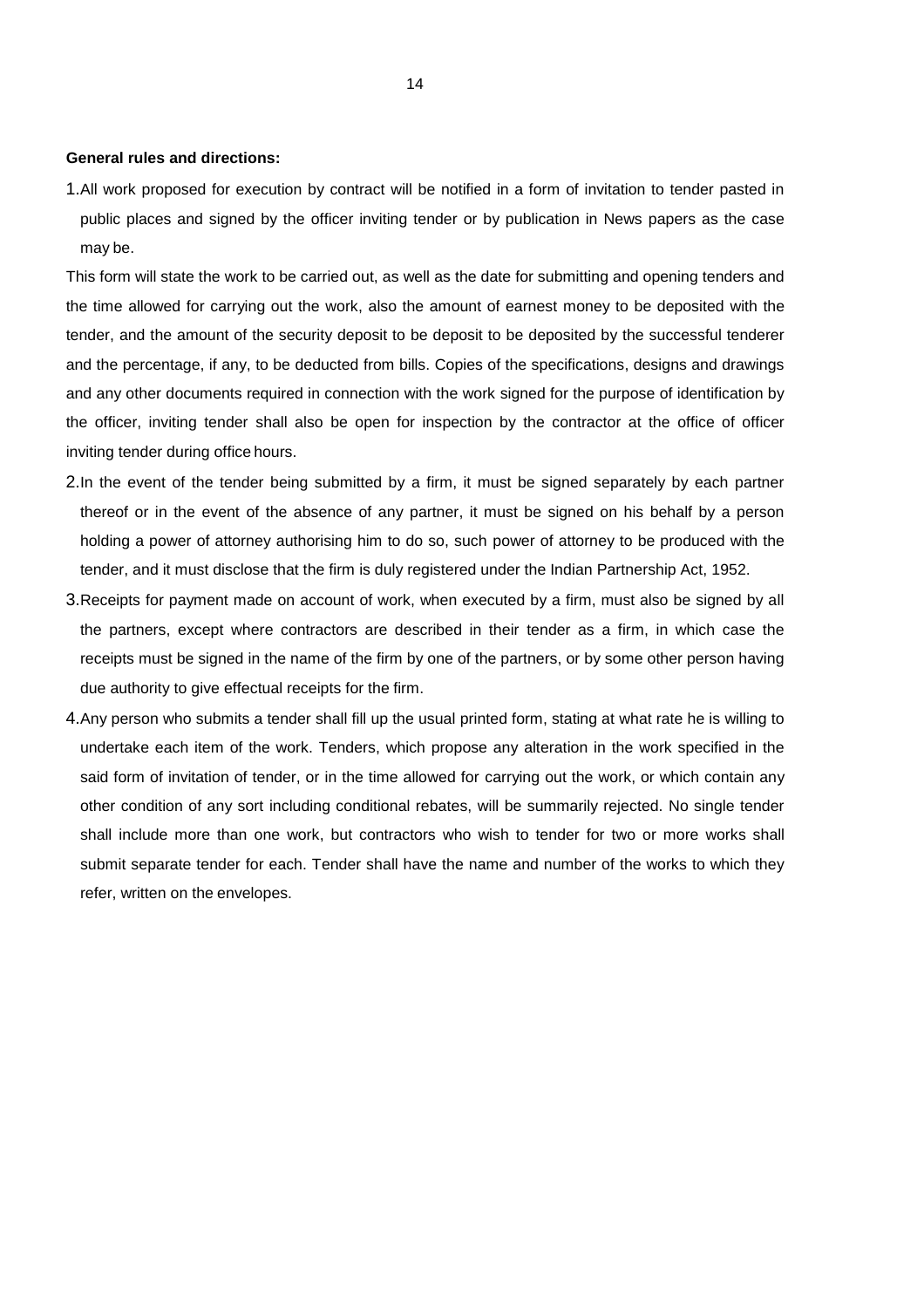The rate[s] must be quoted in decimal coinage. Amounts must be quoted in full rupees by ignoring fifty paise and considering more than fifty paise as rupee one.

- 5. The officer inviting tender or his duly authorized assistant, will open tenders in the presence of any intending contractors who may be present at the time, and will enter the amounts of the several tenders in a comparative statement in a suitable form. In the event of a tender being accepted, a receipt for the earnest money forwarded therewith shall thereupon be given to the contractor who shall thereupon for the purpose of identification sign copies of the specifications and other documents mentioned in Rule-1. In the event of a tender being rejected, the earnest money forwarded with such unaccepted tender shall thereupon be returned to the contractor remitting the same, without any interest.
- 6.The officer inviting tenders shall have the right of rejecting all or any of the tenders and will not be bound to accept the lowest or any other tender.
- 7.The receipt of an accountant or clerk for any money paid by the contractor will not be considered as any acknowledgement or payment to the officer inviting tender and the contractors shall be responsible for seeing that he procures a receipt signed by the officer inviting tender or a duly authorised Cashier.
- 8.The memorandum of work tendered for and the schedule of materials to be supplied by the department and their issue-rates, shall be filled and completed in the office of the officer-inviting tender before the tender form is issued. If a form is issued to an

 intending tenderer wthout having been so filled in and incomplete, he shall request the officer to have this done before he completes and delivers his tender.

- 9.The tenderers shall sign a declaration under the officials Secret Act, 1923, for maintaining secrecy of the tender documents drawings or other records connected with the work given to them. The unsuccessful tenderers shall return all the drawings given to them.
- 10. In the case of item Rate Tenders, only rates quoted shall be considered. Any tender containing percentage below/above the rates quoted is liable to be rejected. Rates quoted by the contractor in item rate tender in figures and words shall be accurately filled in so that there is no discrepancy in the rates written in figures and words. However, if a discrepancy is found, the rates which correspond with the amount worked out by the contractor shall unless otherwise proved be taken as correct. If the amount of an item is not worked out by the contractor or it does not correspond with the rates written either in figures or in words then the rates quoted by the contractorin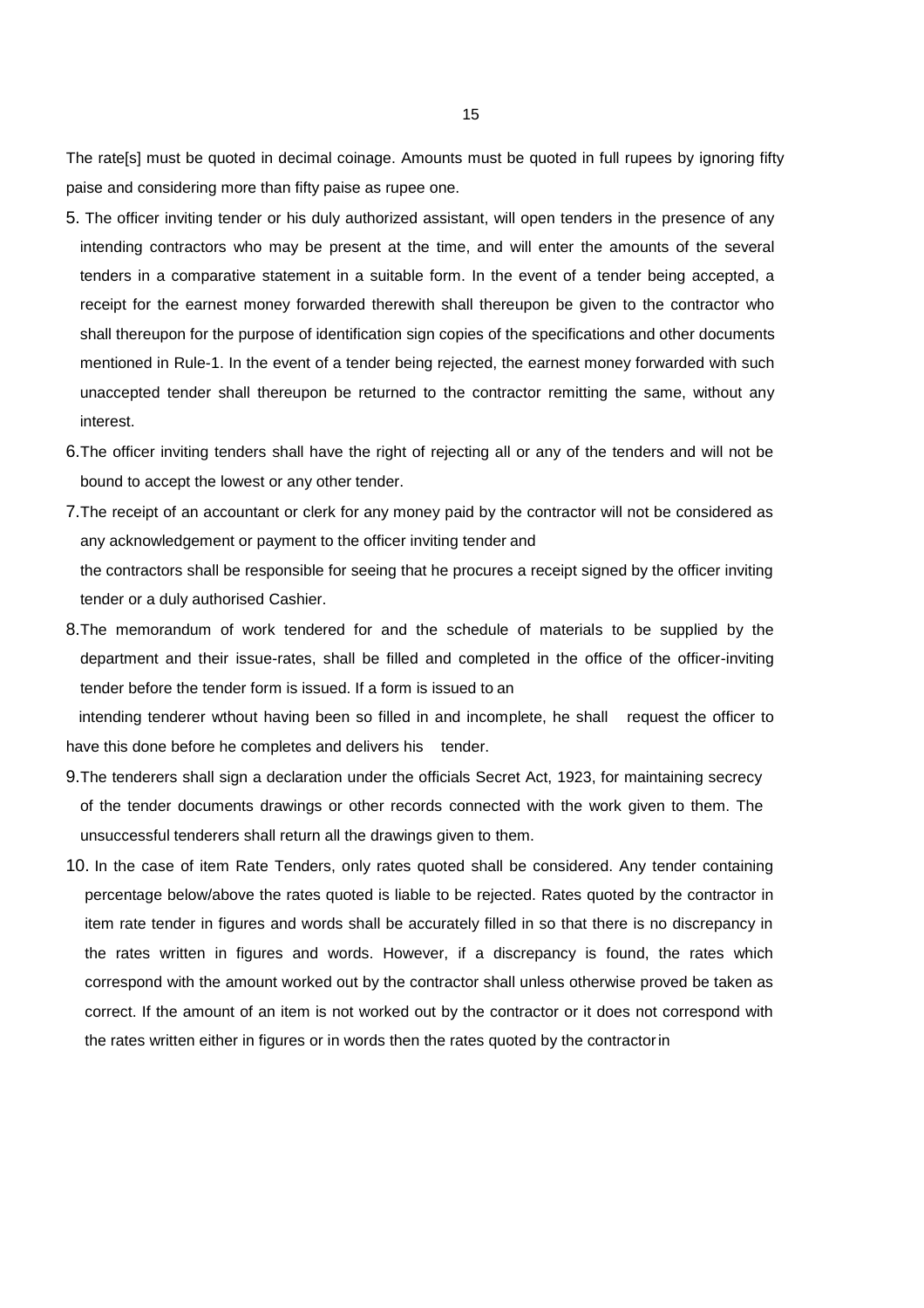words shall be taken as correct. Where the rates quoted by the contractor in figures and in words tally but the amount is not worked out correctly, the rates quoted by the contractor will unless otherwise proved be taken as correct and not the amount.

- 11. In the case of any tender where unit rate of any item/items appear unrealistic, such tender will be considered as unbalanced and in case the tenderer is unable to provide satisfactory explanation such a tender is liable to be disqualified and rejected.
- 12. All rates shall be quoted on the tender form. The amount for each item should be worked out and requisite totals given. Special care should be taken to write the rates in figures as well as in words and the amount in figures only, in such a way that interpolation is not possible. The total amount should be written both in figures and in words. In case of figures, the word "Rs" should be written before the figure of rupees and word "P" after the decimal figures, e.g. "Rs.2.20P" and in case of words, the word, "Rupees" should precede and the word "Paise" should be written at the end. Unless the rate is in whole rupees and followed by the word "only" it should invariable be up to two decimal places. While quoting the rate in schedule of quantities, the work "only" should be written closely following the amount and it should not be written in the next line.
- 13. The contractor shall submit an irrevocable performance guarantee of 5% (five percent) of the tendered amount in addition to the other deposits mentioned elsewhere in the contract for proper performance of the agreement (not withstanding and / or without prejudice to any other provisions in the contract) within 60 days of issue of letter of intent. This guarantee shall be in the form of government securities or fixed deposit receipts or guarantee bonds of any scheduled bank or the state bank of India, in accordance with the form annexed hereto.
- 14. The contractor, whose tender is accepted, will be required to furnish by way of Security Deposit for the fulfillment of his contract, an amount equal to 5 % of the tendered value of the work. The Security deposit will be collected by deductions from the running bills of the contractor at 10% of the gross amount of each running bill till the sum along with sum already deposited as earnest money will amount to security deposit equal to 5% of the tendered value of the work [Bank Guarantee, is not to be accepted as Security deposit.]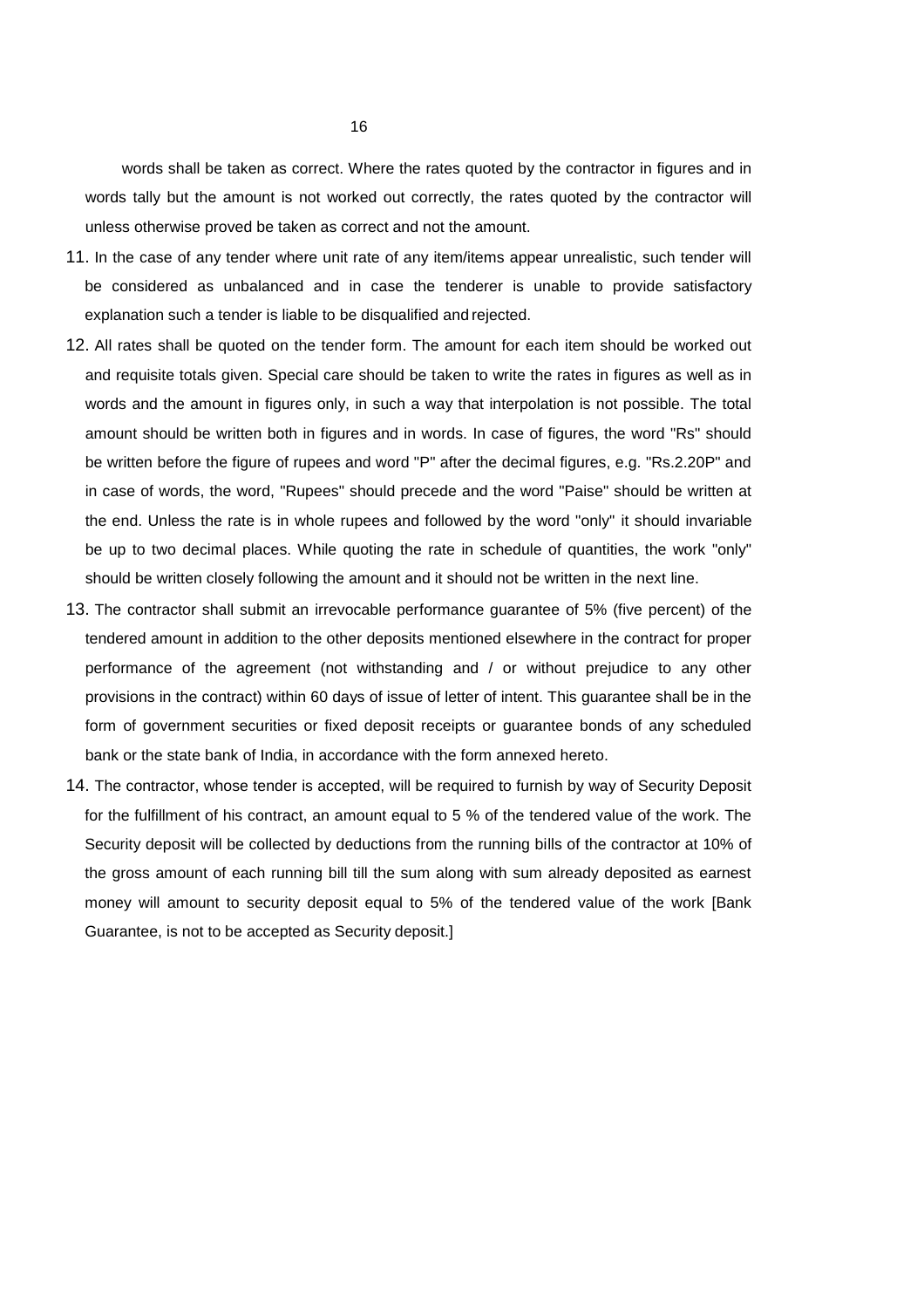- 15. On acceptance of the tender, the name of the accredited representative[s] of the contractor who would be responsible for taking instructions from the Engineer-in- Charge shall be communicated in writing to the Engineer-in-Charge.
- 16. GST or any other tax on material in respect of this contract shall be payable by the contractor and Government will not entertain any claim whatsoever in respect of the same.
- 17. The contractor shall give a list of both gazetted and non-gazetted C.P.W.D.&NIRD employees relaetd to him.
- 18. The tender for the work shall not be witnessed by a contractor or contractors who himself/themselves has/have tendered or who may and has/have tendered for the same work. Failure to observe this condition would render, tenders of the contractors tendering, as well as witnessing the tender, liable to summary rejection.
- 19. The tender for composite work includes in addition to building work all other works such as sanitary and water supply installations drainage installation, electrical work, horticulture work, roads and paths etc. The tenderer apart from being a registered contractor [B & R] of appropriate class, must associate himself with agencies of appropriate class which are eligible to tender for sanitary and water supply drainage, electrical and horticulture works in the composite tender
- 20. The contractor shall submit list of works, which are in hand [progress] in the following form :-

| Name of the<br>work | Name &<br>particulars of<br>Division where<br>work is being<br>executed | Value of work | Position of<br>works in<br>progress | Remarks |
|---------------------|-------------------------------------------------------------------------|---------------|-------------------------------------|---------|
|                     |                                                                         |               |                                     |         |
|                     |                                                                         |               |                                     |         |

21. The contractor shall comply with the provisions of the Apprentices Act 1961, and the rules and orders issued there under from time to time. If he fails to do so, his failure will be a breach of the contract and the Superintending Engineer/Executive Engineer may in his discretion without prejudice to any other right for remedy available in law cancel the contract. The contractor shall also be liable for any pecuniary liability arising on account of any violation by him of the provisions of the said Act.

.

**Contractor** Executive Engineer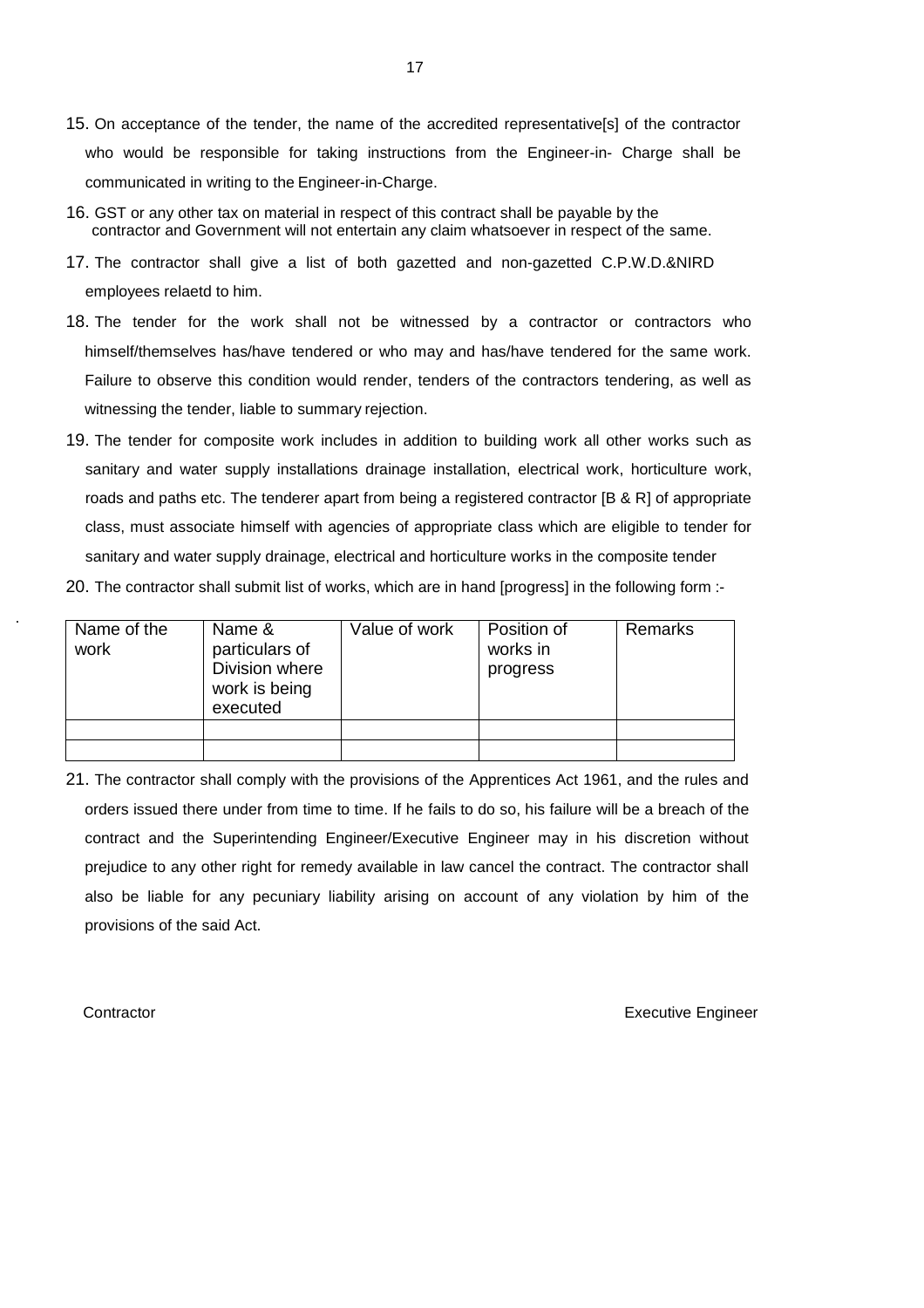**CPWD – 8.**

# **National Institute of Rural Development and Panchayati Raj**

State: Telangana Division: CMU, NIRD

**Item Rate Tender & Contract for the work**

e-Tender for the works of Pest Management Services like

- a) PROVIDING MOSQUITO CONTROL SERVICES
- b) PROVIDING GENERAL PEST CONTROL SERVICES
- c) PROVIDING POST CONSTRUCTION ANTI TERMITE TREATMENT
- d) PROVIDING RODENT CONTROL SERVICES

To be submitted by 10-11-2021 on 3.30 PM to The Executive Engineer,

# Construction and Maintenance Unit, NIRDPR, Hyderabad.

To be opened in presence of tenderers who may be present at 3:30 PM on date 11-11-2021 in the office of the Executive Engineer, CMU,NIRD, Hyderabad..

ii)

Issued to

(Contractor)

# **Signature of the issuing authority <b>Executive Engineer Executive Engineer**

**CMU,NIRDPR Hyderabad**.

Date of issue:

Contractor **Executive Engineer** Executive Engineer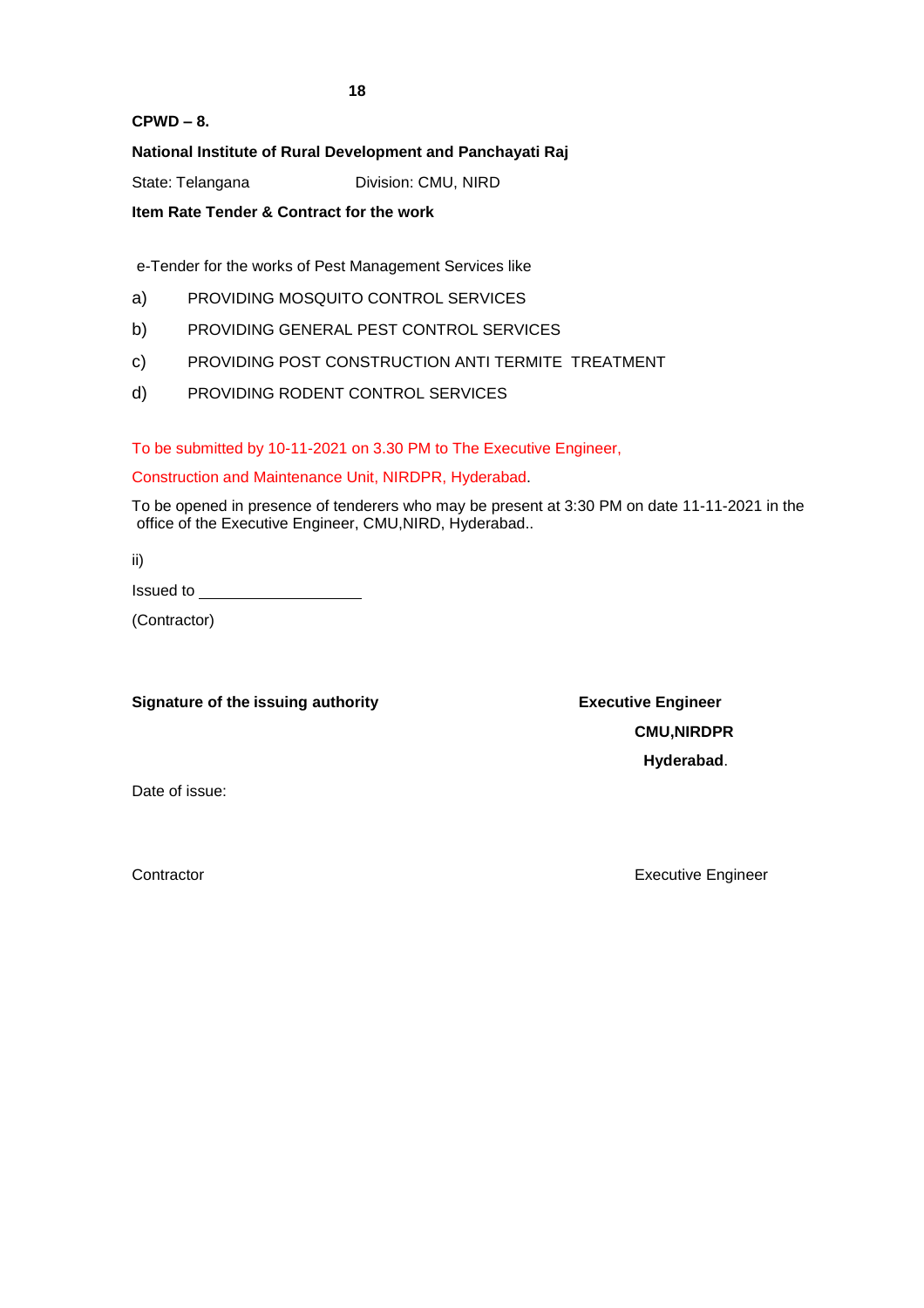#### **TENDER**

I/We have read and examined the notice inviting tender, schedule, A, B, C, D, and E & F. Specifications applicable, Drawings & Designs, General Rules and Directions, Conditions of Contract, clauses of contract, Special conditions, Schedule of Rate & other documents and Rules referred to in the conditions of contract and all other contents in the tender document for the work.

I/We hereby tender for the execution of the work specified for the Director General

,NIRD within the time specified in Schedule "F', viz., schedule of quantities and in accordance in all respects with the specifications, designs, drawings and instructions in writing referred to in Rule-1 of General Rules and Directions and in Clause 11 of the Conditions of contract and with such materials as are provided for, by, and in respects in accordance with, such conditions so far as applicable.

We agree to keep the tender open for Ninety days (90) days from the due date of submission thereof and not to make any modifications in its terms and conditions.

A sum of Rs.10,000 /- demand draft of a scheduled bank as earnest money. If I / we fail to furnish the prescribed performance guarantee with in prescribed period, I/we agree that the said Director General ,NIRD or his successors in office shall without prejudice to any other right or remedy, be at liberty to forfeit the said earnest money absolutely. Further if I/ we fail commence work as specified, I/we agree that the Director General , NIRD or his successor in office shall without prejudice to any other right or remedy available in law, be at liberty to forfeit the said earnest money and the performance guarantee absolutely, otherwise the said earnest money shall be retained by him towards security deposit to execute all the works referred to in the tender documents upon the terms and conditions contained or referred to therein and to carry out such deviations as may be ordered, up to maximum of the percentage mentioned in Schedule "F" and those in excess of that limit at the rates to be determined in accordance with the provision contained in Clause 12.2 and

12.3 of the tender form. I/We hereby declare that I/we shall treat the tender documents drawings and other records connected with the work as secret/confidential documents and shall not communicate information/derived there from to any person other than a person to whom I/we am/are authorized to communicate the same or use the information in any manner prejudicial to the safety of the state.

Dated: **Signature of Contractor** Contractor Postal Address Witness:

Address:

Occupation:

Contractor **Executive Engineer** Executive Engineer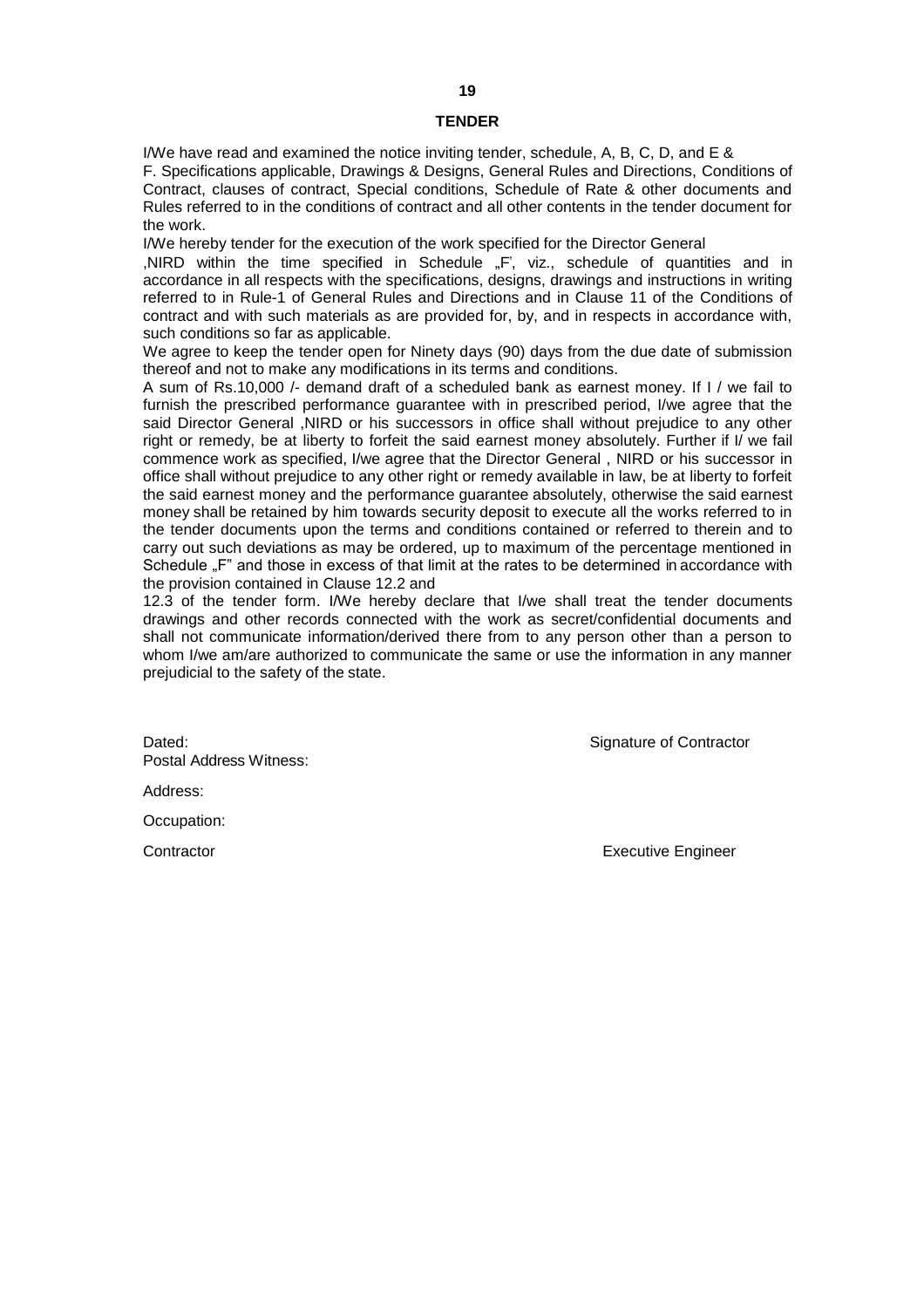# **ACCEPTANCE**

| The above tender (as modified by you as provided in the letters mentioned hereunder) is |
|-----------------------------------------------------------------------------------------|
| accepted by me for and on behalf of the Director General, NIRD for a sum of Rs.         |

(Rupees )

# The letters referred to below shall form part of this contract Agreement: -

ii)

For & on behalf of DG, NIRD.

Signature …………………...

Designation…………………

Dated …………………

Reference to General Conditions of contract.

Name of work:

| <b>Estimated cost of work:</b>       | Rs.                                |
|--------------------------------------|------------------------------------|
| Earnest money:                       | 2% of Quoted Rates                 |
| Performance guarantee:-              | % of the tendered value            |
| Security Deposit:                    | % of the tendered Rates            |
| <b>General Rules and Directions:</b> |                                    |
| Officer inviting tender:             | E.E., CMU, NIRDPR,                 |
| Hyderabad. Definitions:              |                                    |
| Engineer-in-Charge<br>2(v)           | E.E., CMU, NIRDPR, Hyderabad.      |
| 2 (viii) Accepting Authority         | <b>Technical Committee, NIRDPR</b> |
|                                      | Hyderabad                          |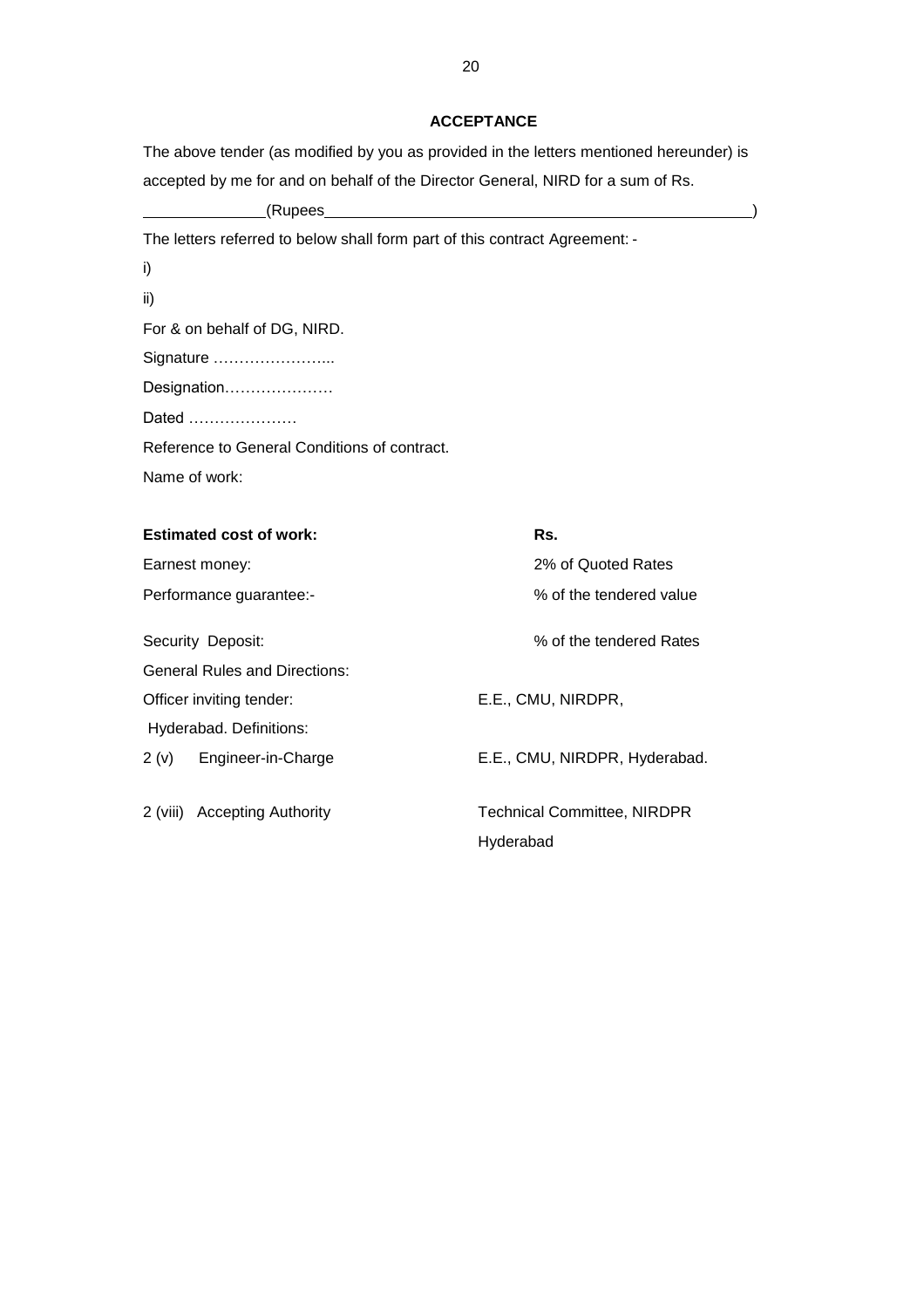| 2(x) percentage on the cost of materials and 15% labour to cover all overhead and profits |                                                                                     |  |
|-------------------------------------------------------------------------------------------|-------------------------------------------------------------------------------------|--|
| 2(xi) Standard Schedule of Rates:<br>Correction slips and                                 | Delhi Schedule of Rates 2014 with up to date                                        |  |
|                                                                                           | market rates                                                                        |  |
| 2(xii)<br>Department:                                                                     | National Institute of Rural Development and Rural<br>Development and Panchayati Raj |  |
| Date                                                                                      | CPWD form 8 (2005) as notified & corrected up to                                    |  |
| 9 (ii) Standard CPWD Contract Form:                                                       |                                                                                     |  |
| Clause 1 i) Time allowed for submission of<br>7 Days                                      |                                                                                     |  |
| Performance Guarantee from the date                                                       |                                                                                     |  |
| of issue of letter of acceptance, in days                                                 |                                                                                     |  |
| ii) Maximum allowable extension                                                           | 7 days                                                                              |  |
| beyond the period in i)                                                                   |                                                                                     |  |
| above,<br>in days                                                                         |                                                                                     |  |
| Clause 2 (i) Authority for fixing Compensation                                            | <b>Technical Committee</b>                                                          |  |
| under clause 2                                                                            |                                                                                     |  |
| Clause 2 Whether the clause 2 A shall be                                                  | No                                                                                  |  |
| applicable                                                                                |                                                                                     |  |
| A                                                                                         |                                                                                     |  |
| Clause 5 No of days from the date of issue of                                             | 10                                                                                  |  |
| tender acceptance for reckoning the<br>days                                               |                                                                                     |  |
| date of start.                                                                            |                                                                                     |  |
| (ii) Mile stone(s)                                                                        | As per the table given below                                                        |  |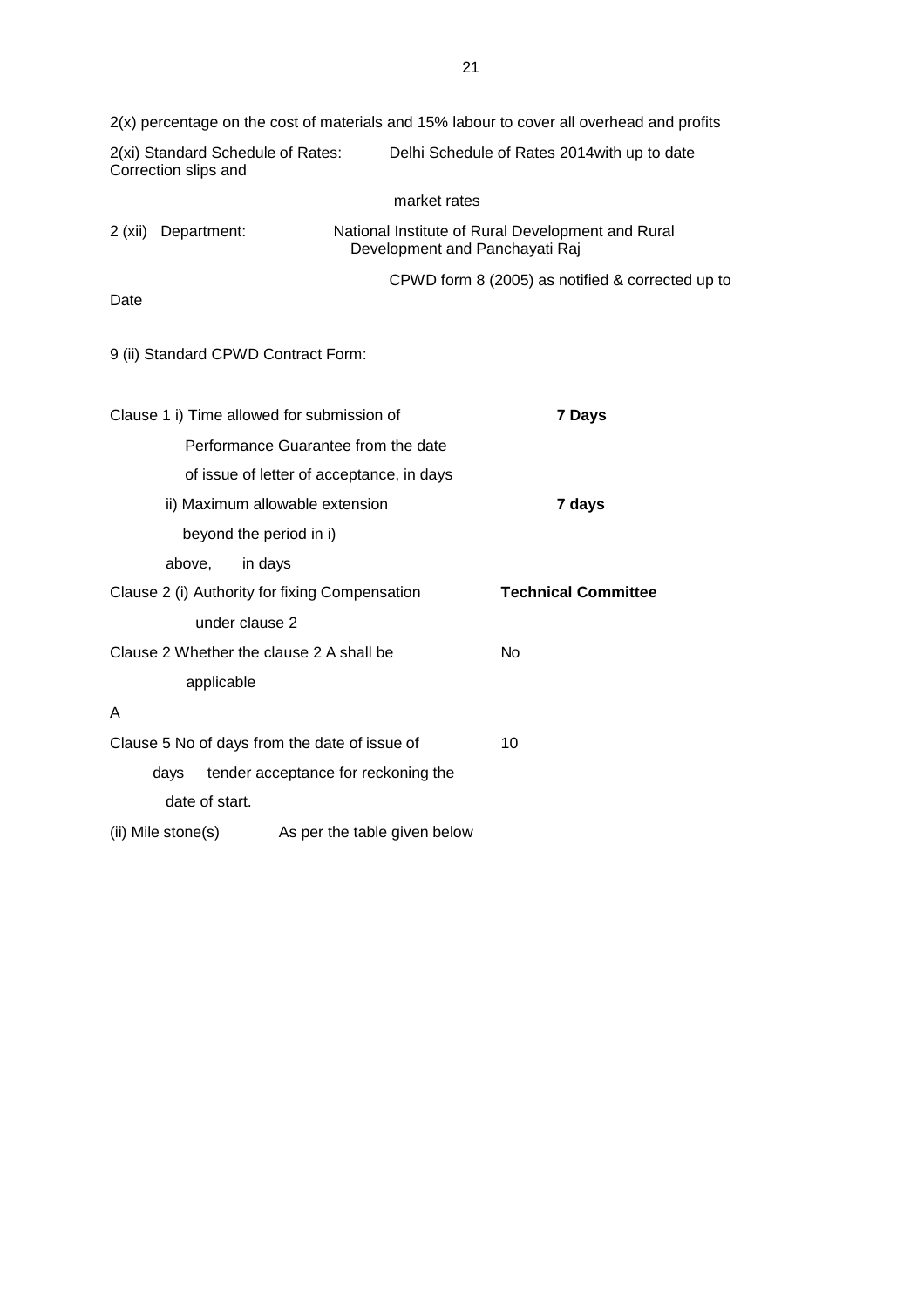$22$ <br> $\overline{ }$ 

| Form of Performance Security Bank Guarantee Bond In                                                                                                                                                                                  |
|--------------------------------------------------------------------------------------------------------------------------------------------------------------------------------------------------------------------------------------|
| consideration of the Director General , NIRD(hereinafter called "The Government")                                                                                                                                                    |
| having agreed under the terms and conditions of agreement                                                                                                                                                                            |
|                                                                                                                                                                                                                                      |
|                                                                                                                                                                                                                                      |
| (hereinafter called "the said contractor(s)") for                                                                                                                                                                                    |
| the work                                                                                                                                                                                                                             |
|                                                                                                                                                                                                                                      |
|                                                                                                                                                                                                                                      |
| <u>design and the set of the set of the set of the set of the set of the set of the set of the set of the set of the set of the set of the set of the set of the set of the set of the set of the set of the set of the set of t</u> |
| after called "the said Agreement") having agreed to production of a irrevocable Bank                                                                                                                                                 |
| Guarantee for Rs.                                                                                                                                                                                                                    |
|                                                                                                                                                                                                                                      |
| only) as security/guarantee from the control of the control of the control of the control of the control of the                                                                                                                      |
| contractor(s) for compliance of his obligations in accordance with the terms and                                                                                                                                                     |
| conditions in the said agreement,                                                                                                                                                                                                    |
| We, Me, Messenger Mercinalter referred to as "the                                                                                                                                                                                    |
| Bank") (Indicate the name of the Bank)                                                                                                                                                                                               |
| hereby undertake to pay to the Government an amount not                                                                                                                                                                              |
| exceeding Rs.                                                                                                                                                                                                                        |
| Only)                                                                                                                                                                                                                                |
| on                                                                                                                                                                                                                                   |
| demand by the Government. 2.                                                                                                                                                                                                         |
| do hereby undertake to                                                                                                                                                                                                               |
| pay the amounts                                                                                                                                                                                                                      |
| (Indicate the name of the Bank)                                                                                                                                                                                                      |
| due and payable under this Guarantee without any demure, merely on a demand from the                                                                                                                                                 |
| Government stating that the amount claimed is required to meet the recoveries due or likely to be                                                                                                                                    |
| due from the said contractor(s). Any such demand made on the Bank shall be conclusive as regards                                                                                                                                     |
| the amount due and payable by the Bank under this Guarantee.                                                                                                                                                                         |
| However, our liability under this guarantee shall be restricted to an amount not exceeding Rs.                                                                                                                                       |
| (Rupees                                                                                                                                                                                                                              |

only).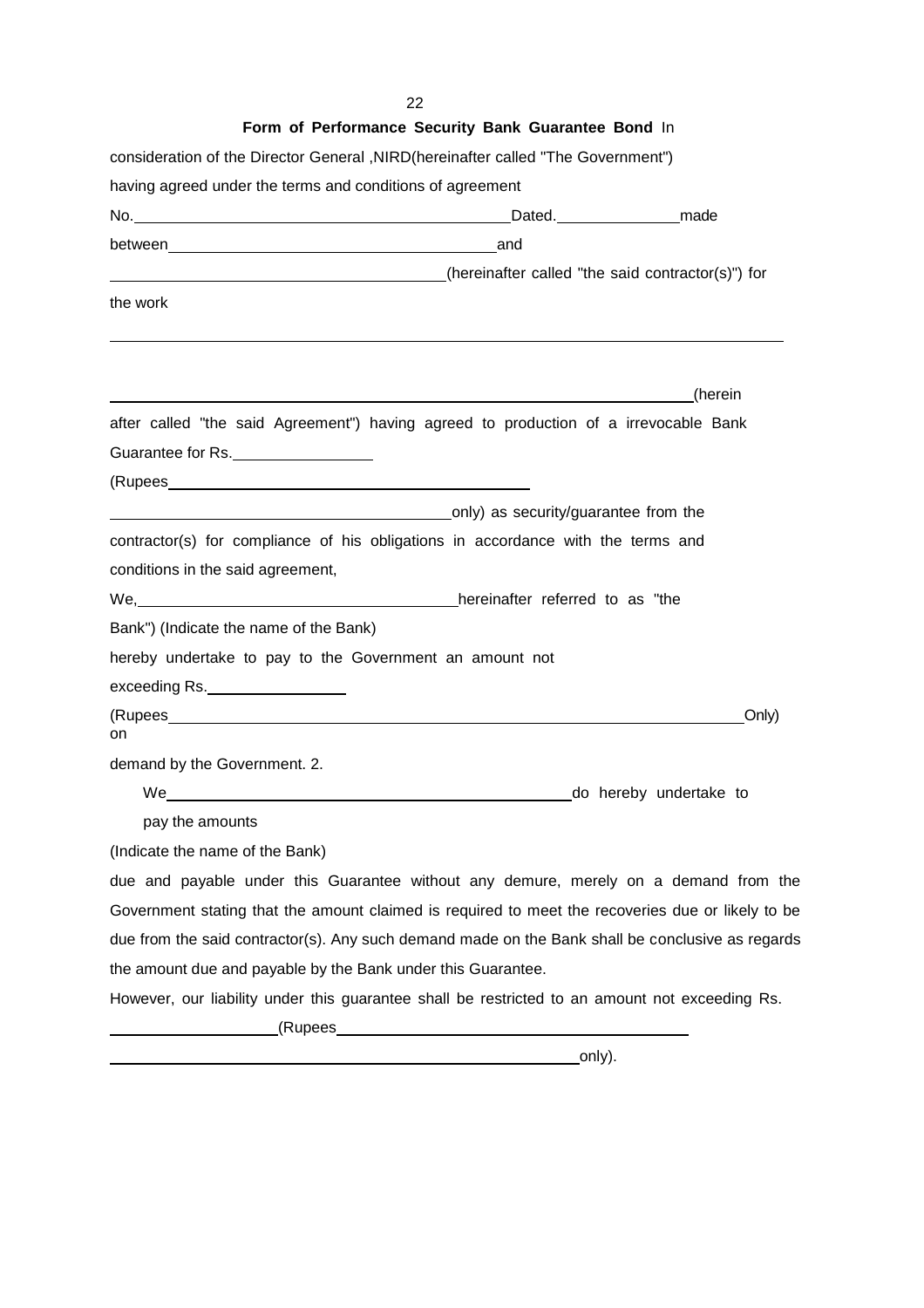3. We, the said Bank further undertake to pay to the Government any money so demanded notwithstanding my dispute or disputes raised by the contractor(s) in any suit or proceeding pending before any court or Tribunal relating thereto, out liability under this present being absolute and unequivocal. The payment so made by us under this bond shall be valid discharge of our liability for payment there under and the contractor(s) shall

have no claim against us for making such payment.

4. We <u>further</u> agree that the

herein (Indicate the name of the Bank) contained shall remain in full force and effect during the period that would be taken for the performance of the said agreement and that it shall continue to be enforceable till all the dues of the Government under or by virtue of the said

agreement have been fully paid and its claims satisfied or discharged or till Engineer-in-charge on behalf of the government certified that the terms and conditions of the said agreement have been fully and properly carried out by the said contractor(s) and accordingly discharges this guarantee.

5.

guarantee

We **the contract of the contract of the contract of the contract of the contract of the contract of the contract of the contract of the contract of the contract of the contract of the contract of the contract of the contra** 

with the Government (Indicate the name of the Bank)

that the Government shall have the fullest liberty without our consent and without effecting in any manner our obligations hereunder to vary any of the terms and conditions of the said agreement or to extend time of performance by the said contractor(s) from time to time or to postpone for any time or from time to time any of the powers exercisable by the Government against the said contractor(s) and to for-bear or enforce any of the terms and conditions relating to the said agreement and we shall not be relieved from our liability by reason of any such variation, or extension being granted to the said

contractor(s) or for any forbearance, act of omission on the part of the Government or any indulgence by the Government to the said contractor(s) or by any such matter or thing whatsoever which under the law relating to sureties would, but for this provision, have effect of so relieving us.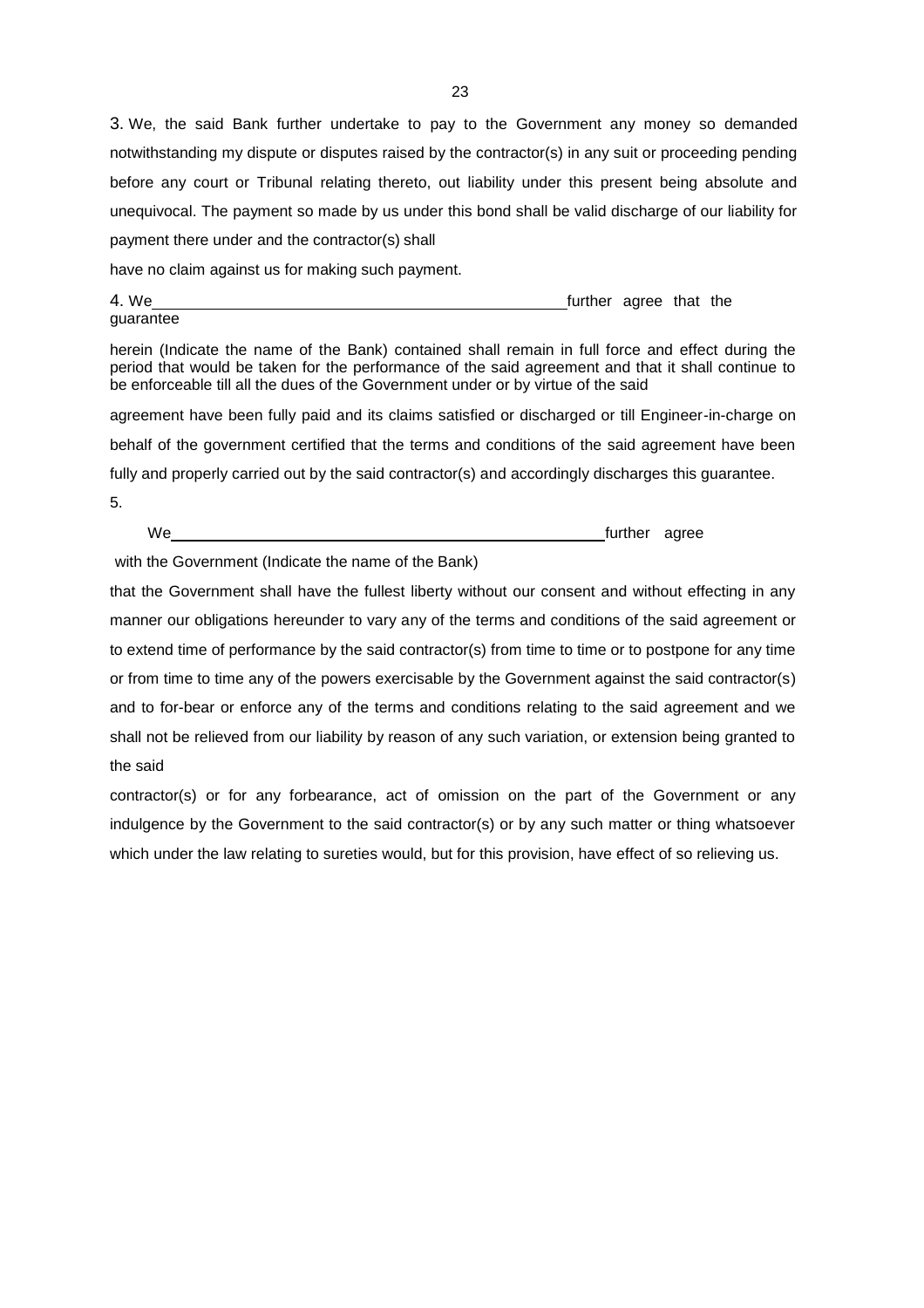This guarantee will not be discharged due to the change in the constitution of the Bank or the contractor(s). 7. We lastly undertake not

to revoke this (Indicate the name of the Bank)

guarantee except with the previous consent of the Government in writing.

8. This guarantee shall be valid up to unless extended on demand by

Government. Notwithstanding any mentioned above, our liability against this guarantee is restricted to

Rs. (Rupees

6.

only) and unless a claim in writing is lodged with us within six months of the date of expiry or the extended date of expiry of this guarantee all our liabilities under this guarantee shall stand discharged.

Dated the day of

for (Indicate the name of the Bank)

Contractor **Executive Engineer**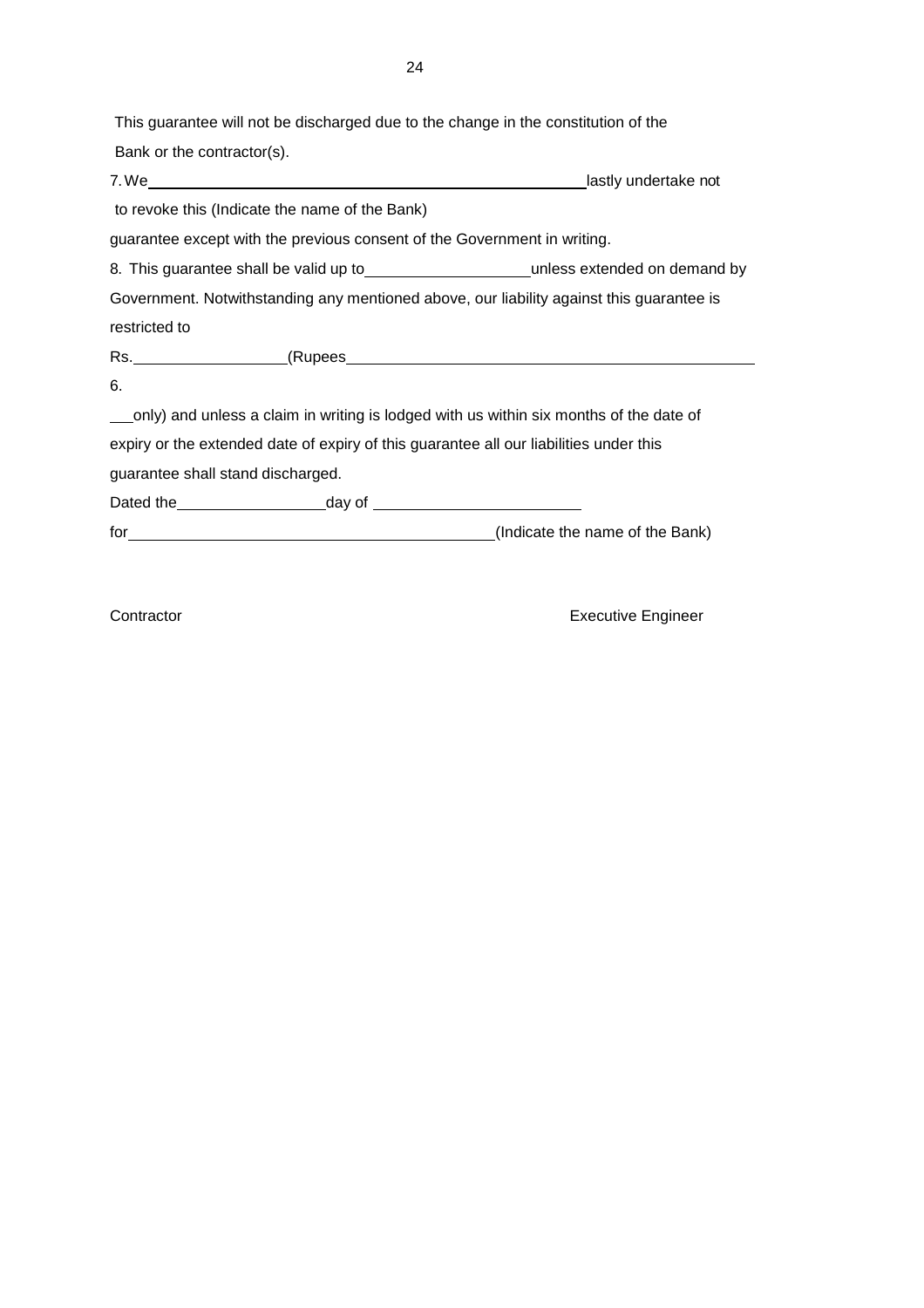# **FOR POST CONSTRUCTION ANTI TERMITE TREATMENT**

GUARANTEE TO BE EXECUTED BY CONTRACTORS FOR REMOVAL OF DEFECTS AFTER COMPLETION IN RESPECT TO THE WORK OF ANTI –TERMITE POST CONSTRUCTION OF BUILDING:

This agreement made this ……………………. between…………………..., ( here after called the Guarantor of the one part) and the DG NIRDPR ( hereinafter called the Executive Engineer NIRD of the other part).

WHERE AS THIS AGREEMENT is supplementary to a contract (here in after called the contract) …………………………… Sub Head………………… Work order No… .............................. and made between the guarantor of the one part and the DG NIRDPR OTHER PART where by the contractor interalia under took to render the buildings and structures in the said contract completely free from any infestation of termites. AND WHEREAS THE GUARANTORS agreed to give guarantee to the effect that the said structures will remain free from any infestation of termites for a minimum period of Five years from the date of completion of giving anti termite post-construction treatment.

NOW THE GUARANTOR: hereby guarantee that the anti-termite post construction treatment by him will render the structures completely free from any infestation of termites and the minimum life of such anti termite post-construction treatment by him will render the structures completely free from any infestation of termites and the minimum life of such anti termite post-construction period prescribed in the contract.

During this period of guarantee the guarantor shall make good all defects and in case of any defect being found render the buildings from any infestation of termites to the satisfaction of the Engineerin-charge at his own cost and shall commence the work for such rectification within seven days from the date of issue of the notice from the Engineer-in-charge calling upon him to rectify the defects failing which the work shall be got done by Department by some other contractor at the GUARANTOR'S cost and risk. The decision of the Engineer- in – charge as to the cost, payable by the guarantor will be final and binding. That if the Guarantor fails to execute the anti termite post-construction termite treatment or commits breach there under then Guarantor will identify the principal and his successors against all loss, damage cost, expense or otherwise which may be incurred by him by reason of any default on the part of the Guarantor in performance and observance of this supplemental agreement. As to the amount of loss and or damage and or cost incurred by the Government the decision of the Engineer-in-charge will be final and binding on the parties.

IN WITNESS WHERE OF these presents have been executed by the obligator …………………………………………….and by Executive Engineer and for on behalf of the DG NIRD on the day, month and year first above written. Signed Sealed and delivered (Obligator) in the presence.

CONTRACTOR SIGNED for and on behalf of the DG NIRD by EXECUTIVE ENGINEER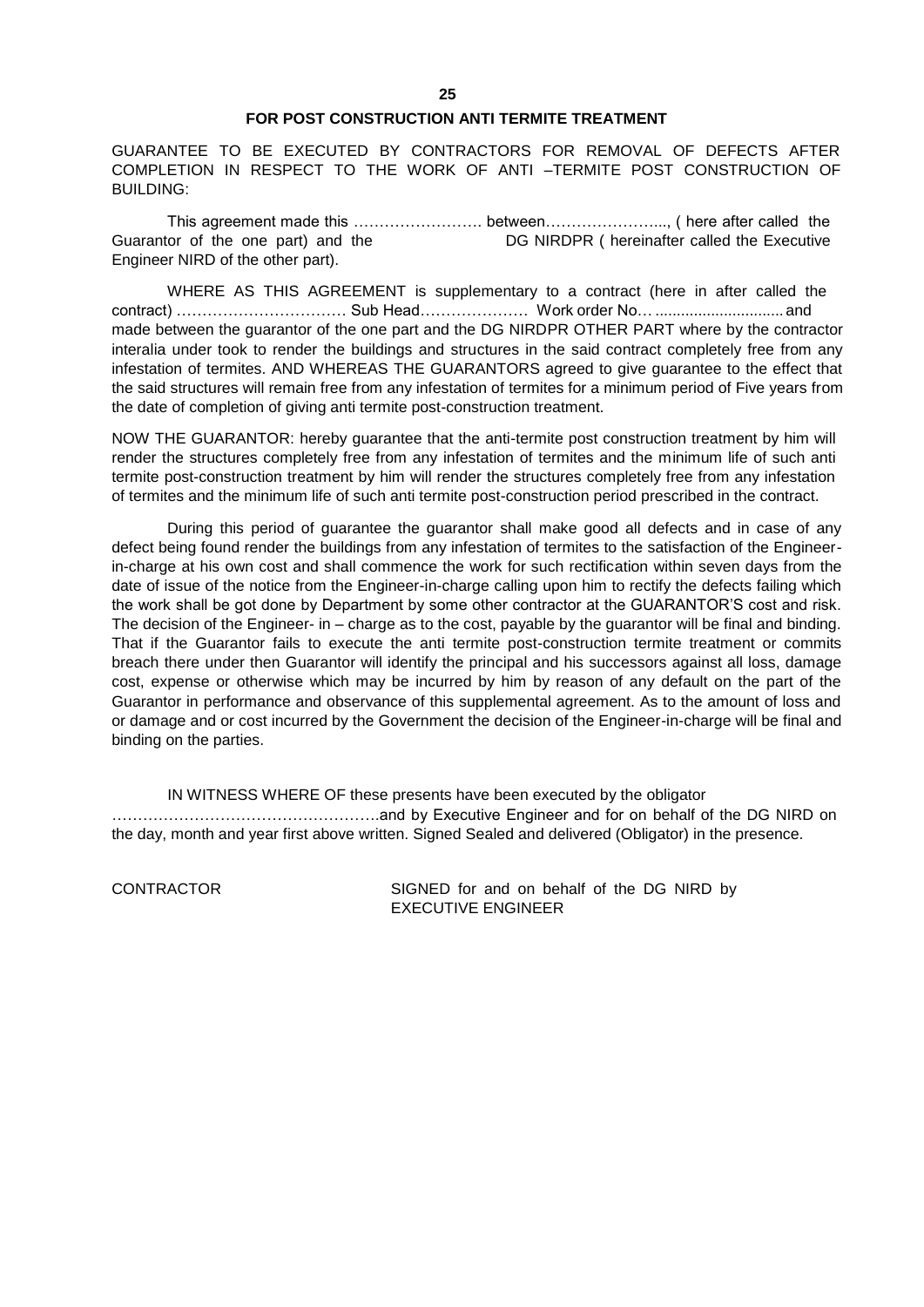#### **26**

### **GENERAL TERMS AND CONDITIONS:**

1 The work in general shall confirm to CPWD specifications Vol.-I, Vol.-VI/ electrical specifications with up to date correction slips and as directed by the Engineer-in-charge.

2.The rate shall be mentioned both in figures and words, the rates mentioned in words

will be taken as correct rates.

3.The rates are net and inclusive of all taxes transport royalty, VAT., octroi etc., and nothing extra to be paid on any account.

4.No T & P will be issued by NIRD.

5.A variation of 10% is allowed in quantities for all the times.

6.The contractor should make his own arrangements for all the materials including cement, steel etc., and shall be kept under the control of the Executive Engineer, NIRD., ISI., approved products only shall be used.

7.The water is to be arranged by the contractor at his own cost, if any time the water is supplied by NIRD a deduction of 1% of the bill amount will be deducted from the bill.

8.The payment will be made as per actual measurements.

9.Any damage to the adjacent structure shall be made good by the contractor at his own cost.

10. The right to reject any or all the tenders reserve with the EE NIRD. 11.The

contractor shall clear the site properly after completion of the work.

12. The income tax and other statutory recoveries will be recovered from the gross

amount of the bills as per rules.

13. The time limit for the completion of the work is as mentioned in tender notice and any delay beyond the stipulated time period compensation will be levied from the contractor as per CPWD rules.

14. No labour will be allowed to stay in the campus in nights however the chowkidar who looks after the materials of the contractor will be allowed to stay.

16. The contractor should procure steel from the reputed firms.

17. The contractor has to submit the GST Registration certificate before recording Ist Running Account bill.

18. The contract may be extended for another year if the performance of the Contractor is found satisfactory.